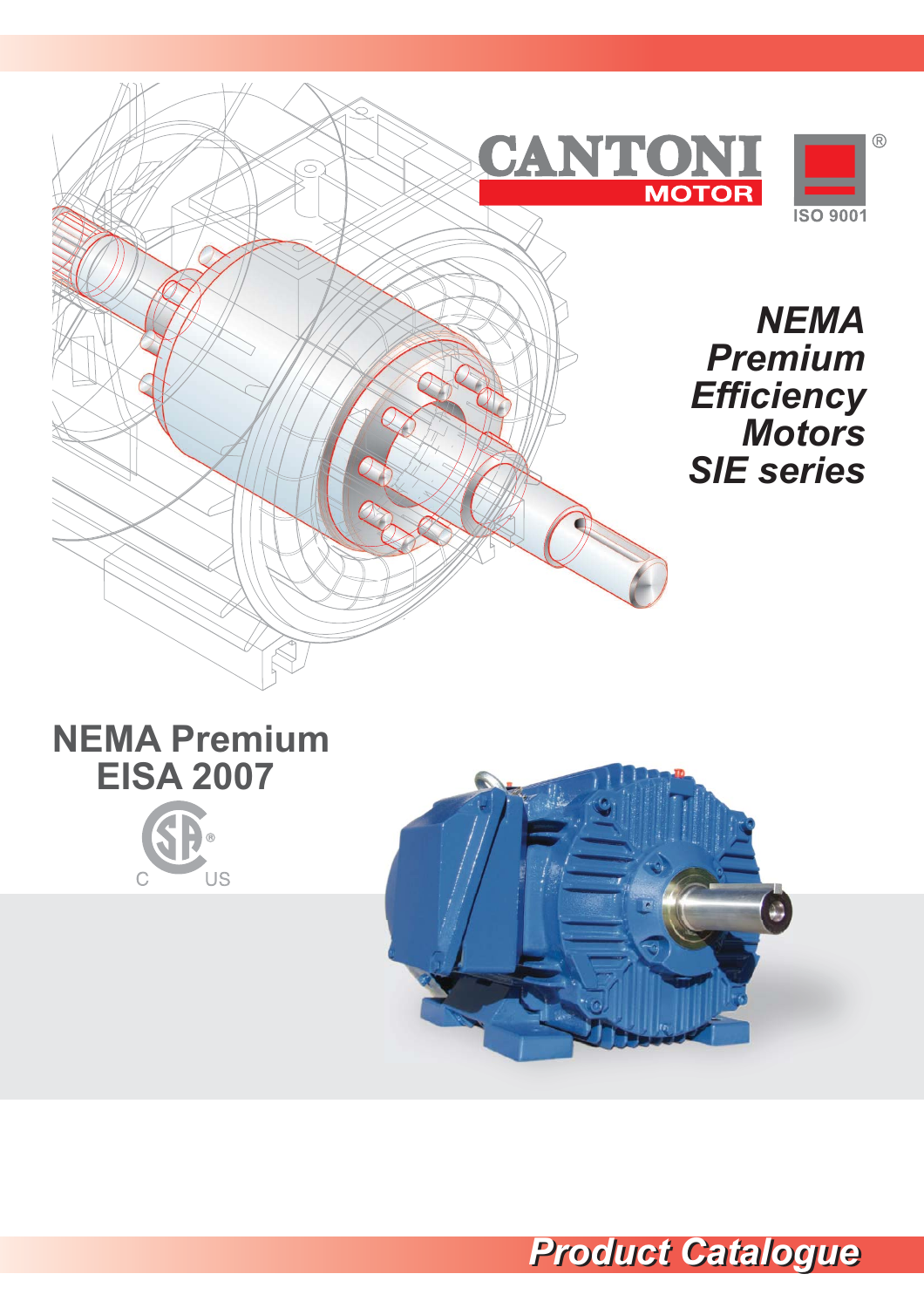### *ENERGY LEGISLATION SUMMARY*

 $\blacksquare$  The previous legislation affecting the energy efficiency of motors was the EPAct of 1992.

In 2007, the EISA (Energy Independence and Security Act) legislation raised efficiency level of all products covered in the original bill to NEMA Premium levels.

The NEMA Premium™ efficiency electric motors program refers to single-speed, polyphase,1-500 horsepower 2, 4, and 6 pole, NEMA Design A or B, continuous rated, squirrel cage induction motors.

According to the mentioned above program, motors must meet or exceed the nominal energy efficiency levels.

These requirements are obligatory in the US from 19th December of 2010.

Cantoni Motor has introduced a new low voltage NEMA motors SIE series that was developed to increase motors performance (to comply with the NEMA PREMIUM requirements).



*CSA Certificate of Energy Efficiency Verification 2394434*



*Motors meet CSA-C22.2 No.100-04 and UL. 1004-1 standards - Certificate of Compliance 2387961*

#### *PREMIUM HIGH EFFICIENCY MOTORS 1 - 250 HP*

Built big and tough, Cantoni Motor High Efficiency motors are designed to withstand the most extreme, severe-duty applications.

**Features:** 

- Motors meet or exceed NEMA Premium Efficiency requirements
- Inverter Duty Rated: 10:1CT & 20:1VT
- Service Factor: up to 1.4
- Design: A or B
- Degree of Protection: IP55
- Enclosure: TEFC
- High Locked Rotor Torque
- 208-230/460V 60Hz (up to & including 100HP)
- Additionally rated for 380V 50Hz
- Oversized Ball Bearings on both ends for direct coupling
- Class "F" Insulation with temperature rise of the winding below Class "B"
- VPI Process applied for best electrical performance
- Rigid Cast Iron Frame
- Designed for Horizontal & Vertical application
- Low vibration level (below 2.2 mm/sec)
- F1 Mount
- CSA-US Certified, CE Marked and DOE Approved

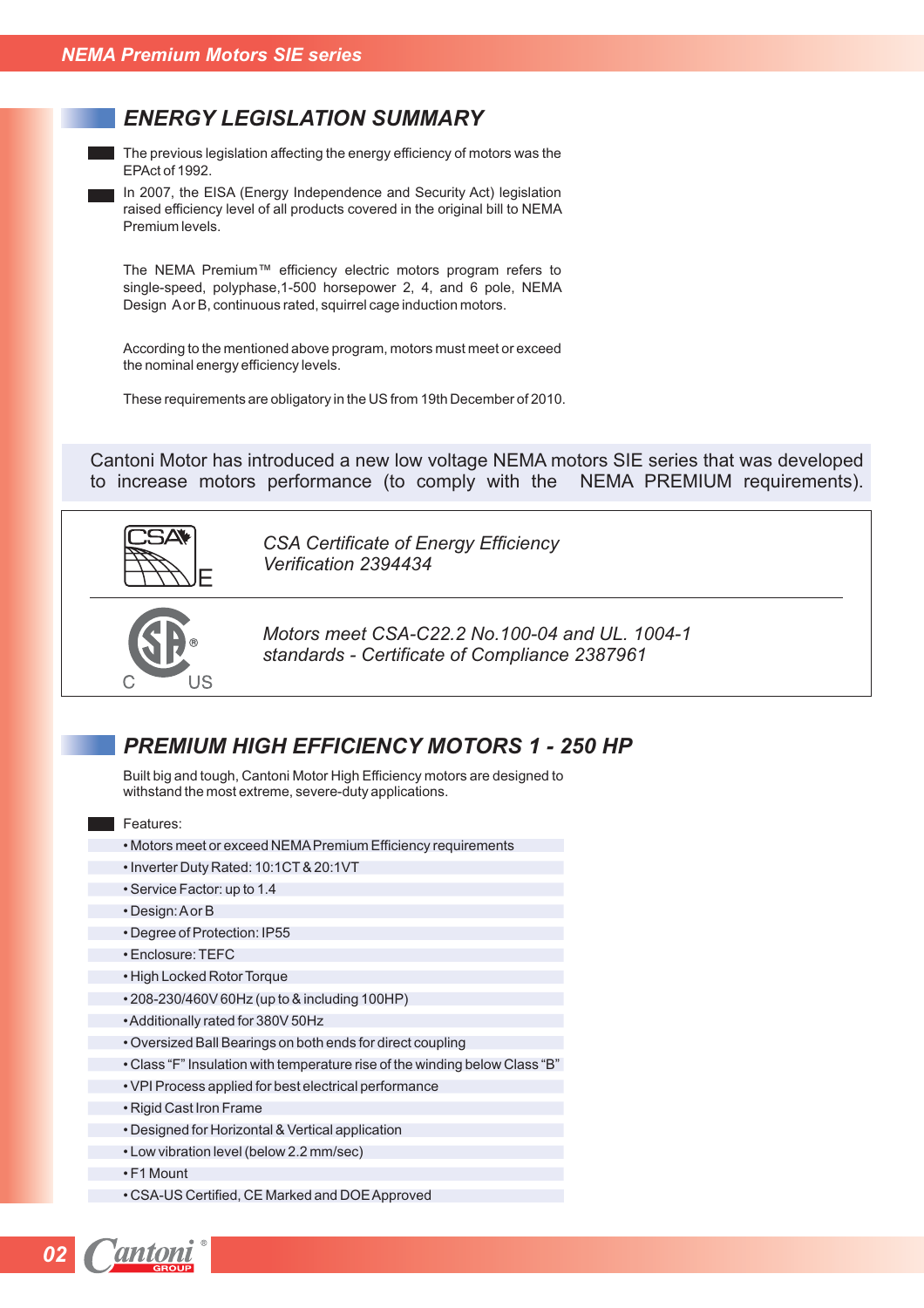| <b>Item</b>    | Type               | Rated<br>power          | speed<br>Rated | Rated<br>torque |             | Efficiency [%]<br>Rated |              |             | Power<br>factor |              | Current             | Amps at 460V           | Current             | ຸລ<br>Amps at 57       | Locked rotor<br>torque ratio | torque ratio<br>Breakdown | NEMA Code<br>Letter | Wк <sup>2</sup>       | Service<br>factor | Weight<br><b>Net</b> |
|----------------|--------------------|-------------------------|----------------|-----------------|-------------|-------------------------|--------------|-------------|-----------------|--------------|---------------------|------------------------|---------------------|------------------------|------------------------------|---------------------------|---------------------|-----------------------|-------------------|----------------------|
|                |                    | HP                      | rpm            | Lbft            | 50%<br>load | 75%<br>load             | 100%<br>load | 50%<br>load | 75%<br>load     | 100%<br>load | Full<br>load<br>[A] | Locked<br>rotor<br>[A] | Full<br>load<br>[A] | Locked<br>rotor<br>[A] | %                            | %                         |                     | $Lb$ -Ft <sup>2</sup> | ÷                 | Lbs                  |
| 1              | <b>SIE 143T2</b>   | 1,5                     | 3540           | 2,2             | 79,8        | 83,2                    | 84,0         | 0,57        | 0,69            | 0,78         | 2,1                 | 20,0                   | 1,7                 | 16,0                   | 350                          | 410                       | M                   | 0,07                  | 1,4               | 56                   |
| $\overline{2}$ | <b>SIE 145T2</b>   | $\overline{2}$          | 3525           | 3,0             | 83,3        | 85,7                    | 85,5         | 0,62        | 0,75            | 0,82         | 2,7                 | 25,4                   | 2,2                 | 20,3                   | 360                          | 400                       | L                   | 0,08                  | 1,4               | 57                   |
| 3              | <b>SIE 182T2</b>   | 3                       | 3500           | 4,5             | 84,4        | 86,4                    | 86,5         | 0,65        | 0,76            | 0,82         | 4,0                 | 32,0                   | 3,2                 | 25,6                   | 310                          | 320                       | κ                   | 0,12                  | 1,4               | 76                   |
| $\overline{4}$ | <b>SIE 184T2</b>   | 5                       | 3535           | 7,4             | 86,7        | 88,6                    | 88,5         | 0,68        | 0,80            | 0,85         | 6,2                 | 73,0                   | 5,0                 | 58,4                   | 450                          | 530                       | N                   | 0,2                   | 1,4               | 102                  |
| 5              | <b>SIE 213T2</b>   | 7,5                     | 3525           | 11,2            | 88,7        | 90,0                    | 89,5         | 0,81        | 0,89            | 0,92         | 8,5                 | 76,0                   | 6,8                 | 60,8                   | 290                          | 315                       | κ                   | 0,45                  | 1,3               | 159                  |
| 6              | <b>SIE 215T2</b>   | 10                      | 3535           | 14,8            | 89,3        | 90,4                    | 90,2         | 0,80        | 0,88            | 0,91         | 11,4                | 93,0                   | 9,1                 | 74,4                   | 300                          | 335                       | J                   | 0,5                   | 1,3               | 173                  |
| $\overline{7}$ | <b>SIE 254T2</b>   | 15                      | 3540           | 22,3            | 90,5        | 91,8                    | 91,7         | 0,77        | 0,85            | 0,87         | 17,6                | 112                    | 14,1                | 90,0                   | 240                          | 250                       | G                   | 1,15                  | 1,3               | 258                  |
| 8              | <b>SIE 256T2</b>   | 20                      | 3540           | 29,7            | 91,7        | 92,4                    | 91,7         | 0,82        | 0,88            | 0,89         | 22,9                | 138                    | 18,3                | 110                    | 230                          | 260                       | F                   | 1,47                  | 1,3               | 306                  |
| 9              | <b>SIE 284TS2</b>  | 25                      | 3555           | 36,9            | 91,3        | 92,4                    | 92,4         | 0,74        | 0,82            | 0,86         | 29,5                | 205                    | 23,6                | 164                    | 260                          | 300                       | н                   | 1,72                  | 1,2               | 348                  |
| 10             | <b>SIE 286TS2</b>  | 30                      | 3540           | 44,5            | 91,2        | 92,0                    | 91,7         | 0,80        | 0,85            | 0,87         | 35,2                | 215                    | 28,2                | 172                    | 250                          | 300                       | G                   | 1,92                  | 1,2               | 390                  |
| 11             | <b>SIE 324TS2</b>  | 40                      | 3552           | 59              | 92,7        | 93,0                    | 92,4         | 0,88        | 0,91            | 0,92         | 44,0                | 290                    | 35,0                | 234                    | 145                          | 200                       | G                   | 4,0                   | 1,2               | 608                  |
| 12             | <b>SIE 326TS2</b>  | 50                      | 3552           | 74              | 93,5        | 93,7                    | 93,0         | 0,89        | 0,92            | 0,92         | 55,0                | 362                    | 44,0                | 290                    | 145                          | 200                       | G                   | 4,7                   | 1,2               | 655                  |
| 13             | <b>SIE 364TS2</b>  | 60                      | 3562           | 88,5            | 93,8        | 94,1                    | 93,6         | 0,87        | 0,91            | 0,92         | 65,0                | 435                    | 52,0                | 348                    | 125                          | 200                       | G                   | 6,5                   | 1,2               | 860                  |
| 14             | <b>SIE 365TS2</b>  | 75                      | 3560           | 111             | 94,2        | 94,3                    | 93,6         | 0,89        | 0,91            | 0,92         | 82,0                | 545                    | 65,0                | 435                    | 120                          | 200                       | G                   | 7,9                   | 1,2               | 933                  |
| 15             | <b>SIE 405TS2</b>  | 100                     | 3565           | 147             | 95,3        | 95,6                    | 95,4         | 0,83        | 0,88            | 0,90         | 109                 | 725                    | 87,0                | 580                    | 170                          | 240                       | G                   | 10,0                  | 1,2               | 1058                 |
| 16             | <b>SIE 444TS2</b>  | 125                     | 3578           | 184             | 95,1        | 95,3                    | 95,0         | 0,86        | 0,90            | 0,92         | 134                 | 956                    | 107                 | 768                    | 140                          | 260                       | G                   | 22,5                  | 1,2               | 1488                 |
| 17             | <b>SIE 445TS2</b>  | 150                     | 3578           | 220             | 95,2        | 95,3                    | 95,0         | 0,86        | 0,91            | 0,92         | 161                 | 1192                   | 129                 | 955                    | 160                          | 270                       | G                   | 28,4                  | 1,2               | 1594                 |
| 18             | <b>SIE 447TS2A</b> | 200                     | 3578           | 294             | 95,8        | 95,8                    | 95,4         | 0,88        | 0,92            | 0,93         | 211                 | 1507                   | 169                 | 1206                   | 150                          | 250                       | G                   | 29,1                  | 1,2               | 2161                 |
| 19             | <b>SIE 447TS2B</b> | 250                     | 3579           | 367             | 96,1        | 96,2                    | 95,8         | 0,89        | 0,92            | 0,93         | 263                 | 1912                   | 210                 | 1528                   | 180                          | 270                       | G                   | 36,9                  | 1,2               | 2271                 |
|                |                    |                         |                |                 |             |                         |              |             |                 |              |                     |                        |                     |                        |                              |                           |                     |                       |                   |                      |
| 20             | <b>SIE 143T4</b>   | 1                       | 1765           | 3               | 81,3        | 84,5                    | 85,5         | 0,57        | 0,70            | 0,78         | 1,4                 | 12,9                   | 1,1                 | 10,3                   | 300                          | 320                       | M                   | 0,09                  | 1,4               | 53                   |
| 21             | <b>SIE 145T4</b>   | 1,5                     | 1750           | 4,5             | 85,0        | 86,8                    | 86,5         | 0,59        | 0,72            | 0,79         | 2,1                 | 16,6                   | 1,6                 | 13,3                   | 300                          | 400                       | κ                   | 0,1                   | 1,4               | 57                   |
| 22             | <b>SIE 145T4</b>   | $\overline{\mathbf{2}}$ | 1745           | 6               | 85,8        | 87,1                    | 86,5         | 0,64        | 0,77            | 0,83         | 2,6                 | 19,2                   | 2,1                 | 15,4                   | 260                          | 340                       | J                   | 0,13                  | 1,4               | 59                   |
| 23             | <b>SIE 182T4</b>   | 3                       | 1775           | 8,9             | 85,8        | 88,5                    | 89,5         | 0,54        | 0,67            | 0,75         | 4,2                 | 38,0                   | 3,4                 | 30,4                   | 320                          | 400                       | м                   | 0,27                  | 1,4               | 102                  |
| 24             | <b>SIE 184T4</b>   | 5                       | 1770           | 14,8            | 87,6        | 89,2                    | 89,5         | 0,58        | 0,71            | 0,78         | 6,7                 | 61,0                   | 5,4                 | 48,8                   | 300                          | 380                       | L                   | 0,34                  | 1,3               | 108                  |
| 25             | <b>SIE 213T4</b>   | 7,5                     | 1765           | 22,3            | 90,5        | 91,6                    | 91,7         | 0,67        | 0,78            | 0,82         | 9,3                 | 71,0                   | 7,4                 | 56,8                   | 240                          | 290                       | J                   | 0,87                  | 1,3               | 167                  |
| 26             | <b>SIE 215T4</b>   | 10                      | 1770           | 29,6            | 90,4        | 91,7                    | 91,7         | 0,66        | 0,77            | 0,82         | 12,5                | 87,0                   | 10,0                | 69,6                   | 230                          | 280                       | н                   | 0,99                  | 1,3               | 185                  |
| 27             | <b>SIE 254T4</b>   | 15                      | 1775           | 44,3            | 90,7        | 92,0                    | 92,4         | 0,76        | 0,84            | 0,88         | 17,3                | 168                    | 13,8                | 134,4                  | 380                          | 440                       | κ                   | 2,89                  | 1,3               | 301                  |
| 28             | <b>SIE 256T4</b>   | 20                      | 1775           | 59,1            | 91,4        | 92,7                    | 93,0         | 0,76        | 0,84            | 0,88         | 22,9                | 230                    | 18,3                | 184                    | 380                          | 450                       | L                   | 3,57                  | 1,2               | 390                  |
| 29             | <b>SIE 284T4</b>   | 25                      | 1780           | 73,7            | 91,6        | 93,1                    | 93,6         | 0,66        | 0,76            | 0,82         | 30,5                | 300                    | 24,4                | 240                    | 380                          | 420                       | L                   | 3,59                  | 1,2               | 397                  |
| 30             | <b>SIE 286T4</b>   | 30                      | 1780           | 88,4            | 91,3        | 93,0                    | 93,6         | 0,61        | 0,73            | 0,80         | 37,5                | 350                    | 30,0                | 280                    | 370                          | 390                       | L                   | 3,84                  | 1,2               | 441                  |
| 31             | <b>SIE 324T4</b>   | 40                      | 1780           | 118             | 94,3        | 94,7                    | 94,1         | 0,78        | 0,86            | 0,88         | 45,0                | 290                    | 36,0                | 232                    | 240                          | 270                       | G                   | 9,3                   | 1,3               | 690                  |
| 32             | <b>SIE 326T4</b>   | 50                      | 1781           | 148             | 94,9        | 95,1                    | 94,5         | 0,78        | 0,85            | 0,88         | 56,0                | 362                    | 45,0                | 290                    | 250                          | 270                       | G                   | 11,6                  | 1,3               | 769                  |
| 33             | <b>SIE 364T4</b>   | 60                      | 1786           | 177             | 95,3        | 95,6                    | 95,0         | 0,80        | 0,87            | 0,88         | 67,0                | 435                    | 54,0                | 348                    | 140                          | 200                       | G                   | 15,5                  | 1,2               | 926                  |
| 34             | <b>SIE 365T4</b>   | 75                      | 1787           | 221             | 95,5        | 95,8                    | 95,4         | 0,80        | 0,86            | 0,88         | 84,0                | 542                    | 67,0                | 434                    | 150                          | 210                       | G                   | 17,8                  | 1,2               | 1012                 |
| 35             | <b>SIE 405T4</b>   | 100                     | 1785           | 294             | 95,7        | 95,9                    | 95,4         | 0,84        | 0,89            | 0,91         | 108                 | 790                    | 86,0                | 632                    | 220                          | 230                       | G                   | 29,8                  | 1,2               | 1241                 |
| 36             | <b>SIE 444T4</b>   | 125                     | 1788           | 367             | 95,7        | 95,8                    | 95,4         | 0,85        | 0,89            | 0,90         | 136                 | 909                    | 109                 | 726                    | 175                          | 210                       | G                   | 42,9                  | 1,2               | 1662                 |
| 37             | <b>SIE 445T4</b>   | 150                     | 1788           | 441             | 96,1        | 96,2                    | 95,8         | 0,86        | 0,90            | 0,91         | 161                 | 1085                   | 129                 | 868                    | 180                          | 200                       | G                   | 52,7                  | 1,2               | 1823                 |
| 38             | <b>SIE 447T4A</b>  | 200                     | 1790           | 587             | 96,2        | 96,7                    | 96,5         | 0,81        | 0,87            | 0,89         | 218                 | 1550                   | 174                 | 1240                   | 170                          | 200                       | G                   | 68,0                  | 1,2               | 2310                 |
| 39             | <b>SIE 447T4B</b>  | 250                     | 1788           | 735             | 96,5        | 96,6                    | 96,2         | 0,85        | 0,90            | 0,91         | 267                 | 1825                   | 214                 | 1460                   | 160                          | 200                       | G                   | 81,5                  | 1,2               | 2447                 |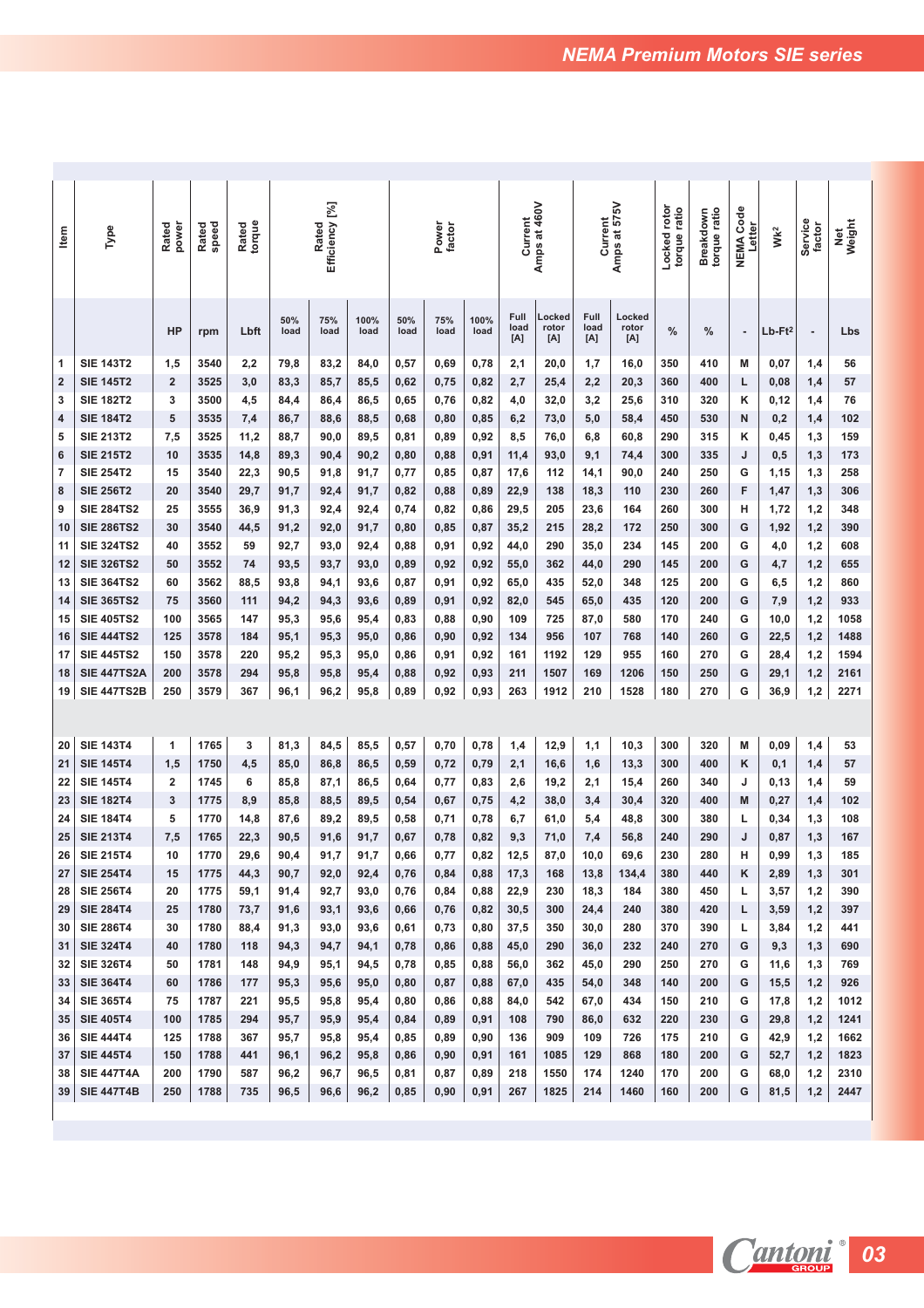| Item | Type             | power<br>Rated | speed<br>Rated | torque<br>Rated |             | Efficiency [%]<br>Rated |              |             | Power<br>factor |              | Current             | Amps at 460V           | Current             | 575V<br>$\vec{a}$<br>Amps | Locked rotor<br>torque ratio | torque ratio<br>Breakdown | Code<br>Letter<br><b>NEMA</b> | Wk <sup>2</sup>       | Service<br>factor | Weight<br><b>Jet</b> |
|------|------------------|----------------|----------------|-----------------|-------------|-------------------------|--------------|-------------|-----------------|--------------|---------------------|------------------------|---------------------|---------------------------|------------------------------|---------------------------|-------------------------------|-----------------------|-------------------|----------------------|
|      |                  | <b>HP</b>      | rpm            | Lbft            | 50%<br>load | 75%<br>load             | 100%<br>load | 50%<br>load | 75%<br>load     | 100%<br>load | Full<br>load<br>[A] | Locked<br>rotor<br>[A] | Full<br>load<br>[A] | Locked<br>rotor<br>[A]    | %                            | %                         | $\overline{\phantom{a}}$      | $Lb$ -Ft <sup>2</sup> | $\overline{a}$    | Lbs                  |
| 40   | <b>SIE 145T6</b> | 1              | 1160           | 4,5             | 78,6        | 81,9                    | 82,5         | 0,46        | 0,59            | 0,68         | 1,7                 | 10,0                   | 1,4                 | 8,0                       | 240                          | 300                       | κ                             | 0, 15                 | 1,4               | 55                   |
| 41   | <b>SIE 182T6</b> | 1,5            | 1170           | 6,7             | 84,5        | 86,9                    | 87,5         | 0,47        | 0,59            | 0,68         | 2,4                 | 14,0                   | 1,9                 | 11,2                      | 190                          | 280                       | J                             | 0,4                   | 1,4               | 85                   |
| 42   | <b>SIE 184T6</b> | 2              | 1170           | 9,0             | 86,9        | 88,6                    | 88,5         | 0,51        | 0,64            | 0,72         | 3,0                 | 25,0                   | 2,4                 | 20.0                      | 200                          | 300                       | L                             | 0,45                  | 1,4               | 98                   |
| 43   | <b>SIE 213T6</b> | 3              | 1165           | 13,5            | 88,0        | 89,5                    | 89,5         | 0,56        | 0,68            | 0,74         | 4,2                 | 32,0                   | 3,4                 | 25,6                      | 260                          | 360                       | Κ                             | 1,45                  | 1,4               | 205                  |
| 44   | <b>SIE 215T6</b> | 5              | 1170           | 22,4            | 88,2        | 89,6                    | 89,5         | 0,57        | 0,69            | 0,75         | 7,0                 | 46,0                   | 5,6                 | 36,8                      | 250                          | 350                       | J                             | 1,56                  | 1,3               | 220                  |
| 45   | <b>SIE 254T6</b> | 7,5            | 1185           | 33,2            | 88,6        | 90,6                    | 91,0         | 0,54        | 0,67            | 0,74         | 10,4                | 77,5                   | 8,3                 | 62,0                      | 320                          | 350                       | Κ                             | 2,63                  | 1,3               | 321                  |
| 46   | <b>SIE 256T6</b> | 10             | 1180           | 44,5            | 89,2        | 90,8                    | 91,0         | 0,58        | 0,70            | 0,77         | 13,4                | 94,0                   | 10,7                | 75,2                      | 290                          | 330                       | J                             | 3,31                  | 1,3               | 363                  |
| 47   | <b>SIE 284T6</b> | 15             | 1185           | 66,4            | 89,0        | 91,2                    | 91,7         | 0,61        | 0,73            | 0,79         | 19,5                | 180                    | 15,6                | 144                       | 470                          | 380                       | L                             | 5,19                  | 1,3               | 371                  |
| 48   | <b>SIE 286T6</b> | 20             | 1185           | 88,5            | 89,1        | 91,1                    | 91,7         | 0,63        | 0,74            | 0,80         | 25,5                | 221                    | 20,4                | 177                       | 380                          | 320                       |                               | 6,03                  | 1,2               | 421                  |
| 49   | <b>SIE 324T6</b> | 25             | 1190           | 110             | 92,4        | 93,3                    | 93,0         | 0,65        | 0,75            | 0,80         | 31,5                | 182                    | 25                  | 146                       | 230                          | 240                       | G                             | 12,9                  | 1,3               | 653                  |
| 50   | <b>SIE 326T6</b> | 30             | 1190           | 132             | 92,6        | 93,3                    | 93,0         | 0,69        | 0,78            | 0,82         | 37,0                | 217                    | 30                  | 174                       | 230                          | 240                       | G                             | 14,7                  | 1,3               | 681                  |
| 51   | <b>SIE 364T6</b> | 40             | 1192           | 176             | 93,5        | 94,2                    | 94,1         | 0,68        | 0,78            | 0,82         | 48,5                | 290                    | 39                  | 232                       | 180                          | 210                       | G                             | 23,1                  | 1,3               | 917                  |
| 52   | <b>SIE 365T6</b> | 50             | 1191           | 221             | 93,7        | 94,3                    | 94,1         | 0,71        | 0,80            | 0,83         | 60,0                | 362                    | 48                  | 290                       | 170                          | 200                       | G                             | 25,9                  | 1,3               | 970                  |
| 53   | <b>SIE 404T6</b> | 60             | 1192           | 264             | 93,7        | 94,4                    | 94,5         | 0,68        | 0,78            | 0,82         | 72,0                | 435                    | 58                  | 348                       | 180                          | 200                       | G                             | 36,8                  | 1,3               | 1127                 |
| 54   | <b>SIE 405T6</b> | 75             | 1191           | 331             | 94,4        | 94,9                    | 94,5         | 0,70        | 0,79            | 0,82         | 91,0                | 542                    | 73                  | 434                       | 140                          | 200                       | G                             | 41,9                  | 1,2               | 1210                 |
| 55   | <b>SIE 444T6</b> | 100            | 1192           | 441             | 93,9        | 94,9                    | 95,0         | 0,65        | 0,75            | 0,80         | 123                 | 725                    | 98                  | 580                       | 190                          | 200                       | G                             | 64,1                  | 1,2               | 1726                 |
| 56   | <b>SIE 445T6</b> | 125            | 1192           | 551             | 95.3        | 95.6                    | 95.4         | 0.67        | 0.77            | 0.80         | 153                 | 910                    | 122                 | 728                       | 190                          | 200                       | G                             | 76.3                  | 1,2               | 1931                 |

**As part of our development program the technical specifications indicated may change, and we reserve the right to alert or to amend any of this specifications without giving prior notice.** 

**Anycase you will find eventual changement o our web-site: www.cantonigroup.com**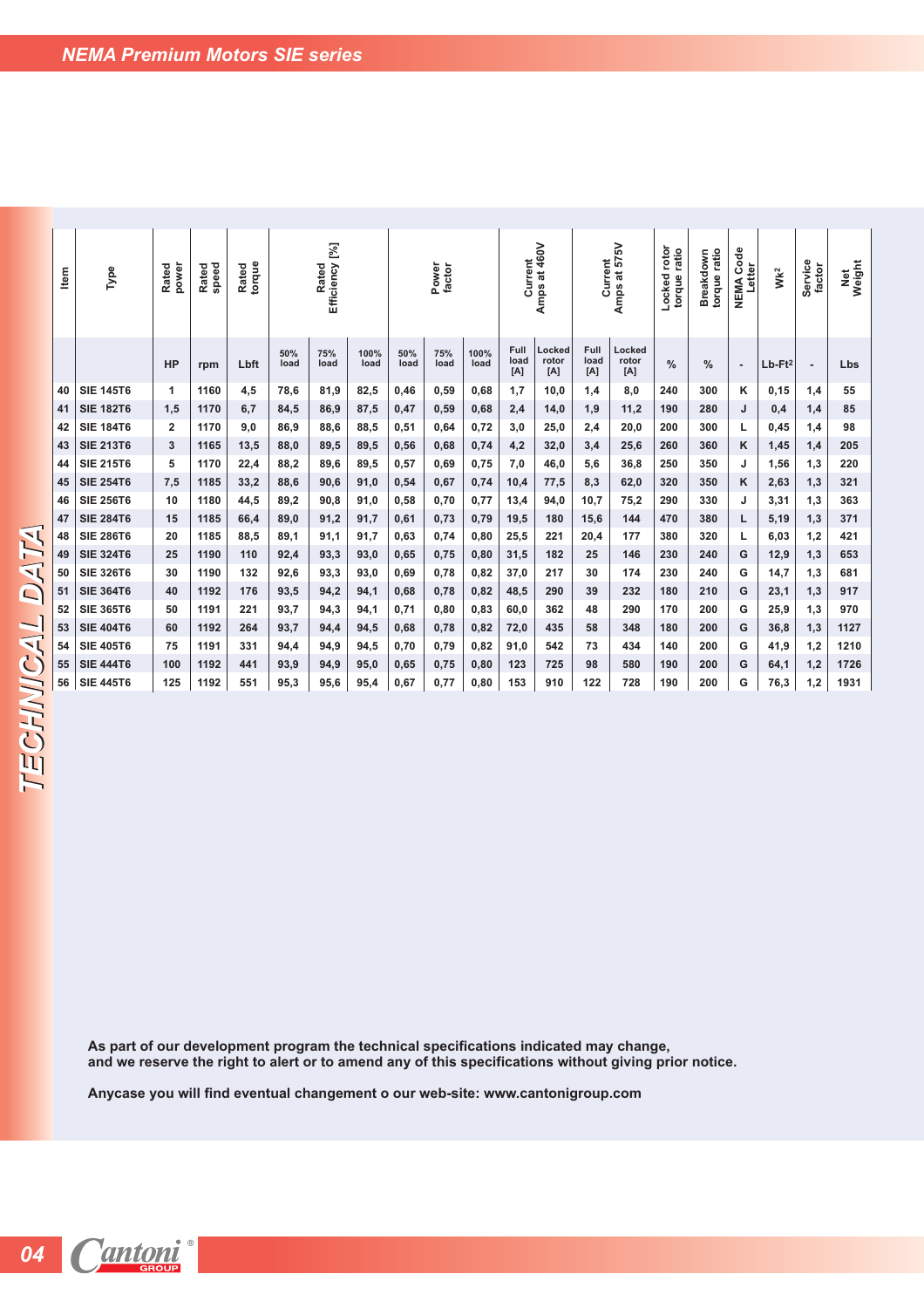*RIGID BASE*



| <b>Motor</b>     |                |                 |      |      |      | <b>Mounting Dimensions</b> |      |      | (inches)         |       |       |       |              |       |       | <b>Overall Dimensions</b> |      | (inches) |       |
|------------------|----------------|-----------------|------|------|------|----------------------------|------|------|------------------|-------|-------|-------|--------------|-------|-------|---------------------------|------|----------|-------|
| <b>Type</b>      |                |                 |      |      |      |                            |      |      | <b>Shaft End</b> |       |       |       |              |       |       |                           |      |          |       |
|                  | D              | 2E              | 2F   | G    | н    | BA                         | ES   | N-W  | R                | s     | U     | А     | AA           | AB    | в     | c                         | J    | Ο        | P     |
| <b>SIE 143T</b>  | 3,50           | 5,50            | 4,00 | 0,39 | 0,34 | 2,25                       | 1,52 | 2,25 | 0,771            | 0.188 | 0,875 | 6,62  | 3/4          | 6.5   | 5,83  | 14,2                      | 1.66 | 7,48     | 8,27  |
| <b>SIE 145T</b>  | 3,50           | 5,50            | 5,00 | 0,39 | 0,34 | 2,25                       | 1,52 | 2,25 | 0,771            | 0,188 | 0,875 | 6,62  | 3/4          | 6.5   | 7,00  | 15,15                     | 1,66 | 7,48     | 8,27  |
| <b>SIE 182T</b>  | 4,5            | 7,5             | 4,5  | 0,6  | 0,41 | 2,75                       | 1,94 | 2,75 | 0,986            | 0,25  | 1,125 | 9     | 1            | 7,9   | 8,31  | 17,7                      | 2,13 | 9,09     | 9,53  |
| <b>SIE 184T</b>  | 4,5            | 7.5             | 5.5  | 0,6  | 0,41 | 2,75                       | 1,94 | 2,75 | 0.986            | 0,25  | 1,125 | 9     |              | 7.9   | 8,31  | 17,7                      | 2,13 | 9,09     | 9,53  |
| <b>SIE 213T</b>  | 5,25           | 8.5             | 5.5  | 0,67 | 0,41 | 3,5                        | 2,55 | 3,38 | 1,201            | 0,312 | 1,375 | 10,24 | $\mathbf{1}$ | 8.92  | 8.7   | 22,25                     | 2.2  | 10,96    | 11,61 |
| <b>SIE 215T</b>  | 5,25           | 8.5             |      | 0,67 | 0,41 | 3,5                        | 2,55 | 3,38 | 1,201            | 0,312 | 1,375 | 10,24 | 1            | 8,92  | 10,28 | 22,88                     | 2.2  | 10,96    | 11,61 |
| <b>SIE 254T</b>  | 6,25           | 10 <sup>1</sup> | 8.25 | 0,58 | 0,55 | 4,25                       | 3,11 | 4    | 1,416            | 0.375 | 1.625 | 12,28 | 1,25         | 10,08 | 9,92  | 25.83                     | 2.36 | 13,18    | 14,17 |
| <b>SIE 256T</b>  | 6,25           | 10              | 10   | 0,58 | 0,55 | 4,25                       | 3,11 | 4    | 1,416            | 0,375 | 1,625 | 12,28 | 1,25         | 10,08 | 11,65 | 27,6                      | 2,36 | 13,18    | 14,17 |
| <b>SIE 284T</b>  | 7              | 11              | 9.5  | 0,89 | 0,55 | 4,75                       | 3,53 | 4,62 | 1,591            | 0.5   | 1,875 | 13,78 | 1,5          | 10,34 | 13,11 | 31.16                     | 2,75 | 14,01    | 14,17 |
| <b>SIE 284TS</b> | 7              | 11              | 9.5  | 0,89 | 0,55 | 4,75                       | 2,1  | 3,25 | 1,416            | 0,375 | 1,625 | 13,78 | 1,5          | 10.34 | 13,11 | 27,2                      | 2,75 | 14,01    | 14,17 |
| <b>SIE 286T</b>  | $\overline{7}$ | 11              | 11   | 0,89 | 0,55 | 4,75                       | 3,53 | 4,62 | 1,591            | 0.5   | 1,875 | 13,78 | 1.5          | 10,34 | 13,11 | 31,16                     | 2,75 | 14,01    | 14,17 |
| <b>SIE 286TS</b> | 7              | 11              | 11   | 0,89 | 0,55 | 4,75                       | 2,1  | 3,25 | 1,416            | 0,375 | 1,625 | 13,78 | 1,5          | 10,34 | 13,11 | 27,2                      | 2,75 | 14,01    | 14,17 |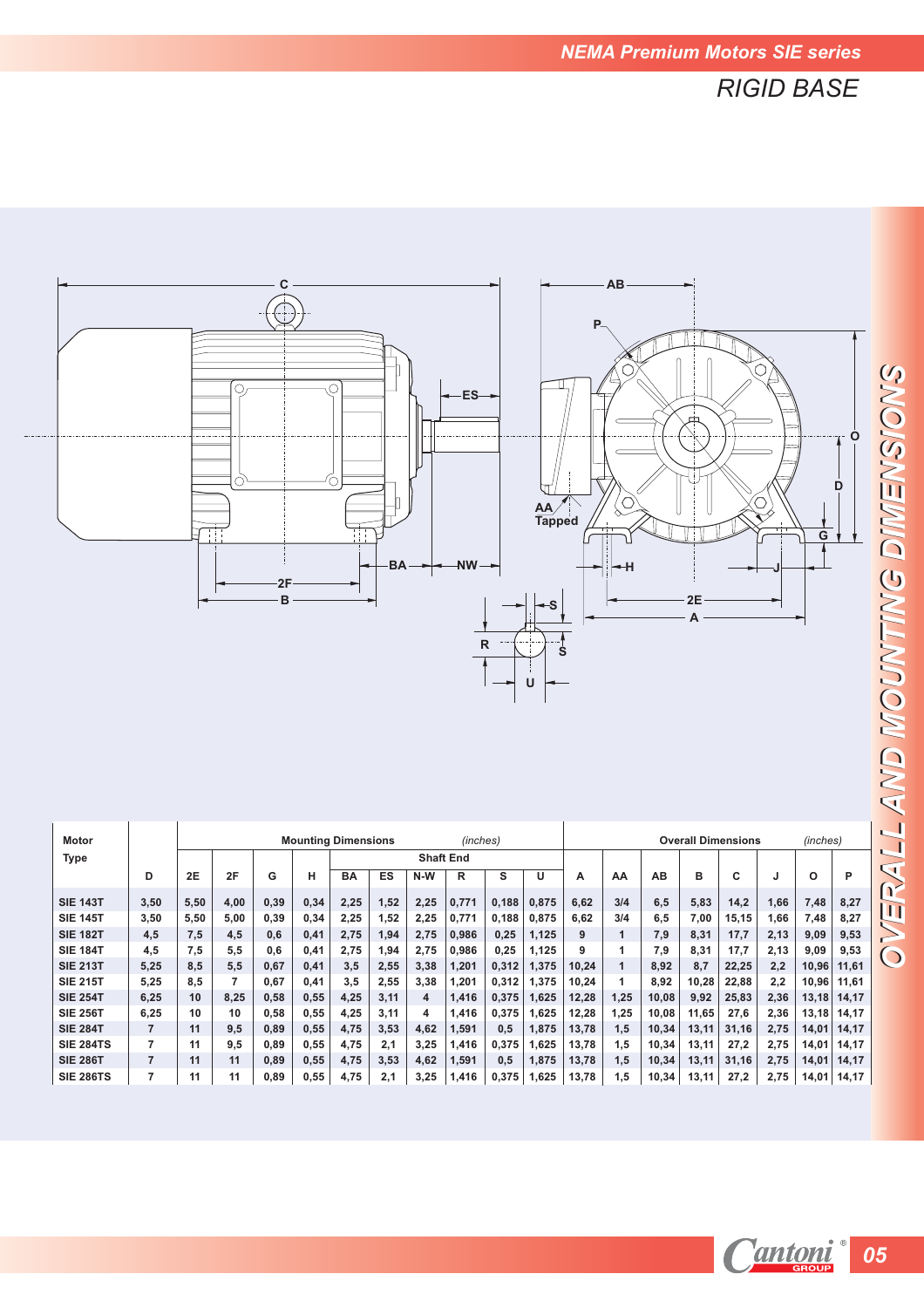## *RIGID BASE*



| MOUNTING DIMENSIONS |                                  |          |                |              |                          |              |                            |              | 順              |              |                  |                | U              |              |                                  |              |              |                           |              |              |                |              |              |              |
|---------------------|----------------------------------|----------|----------------|--------------|--------------------------|--------------|----------------------------|--------------|----------------|--------------|------------------|----------------|----------------|--------------|----------------------------------|--------------|--------------|---------------------------|--------------|--------------|----------------|--------------|--------------|--------------|
|                     |                                  | ⊕        |                |              |                          | ◎━━━◎        |                            |              |                |              |                  |                |                |              | ΑA<br><b>Tapped</b>              |              |              | Ø                         |              |              | Ó              |              | ပ            | $\Omega$     |
|                     |                                  |          | K <sub>2</sub> |              |                          |              |                            |              | K <sub>1</sub> |              |                  |                |                |              |                                  |              |              |                           |              |              | н              |              |              |              |
|                     |                                  |          |                |              |                          | 2F1<br>2F2   |                            |              | <b>BA</b>      | N-W          |                  |                |                |              |                                  |              |              |                           |              | 2E<br>A      |                |              |              |              |
|                     |                                  |          |                |              |                          | В            |                            |              |                |              |                  |                |                |              |                                  |              |              |                           |              |              |                |              |              |              |
|                     |                                  |          |                |              |                          |              |                            |              |                |              |                  |                |                |              |                                  |              |              |                           |              |              |                |              |              |              |
|                     |                                  |          |                |              |                          |              |                            |              |                |              |                  |                |                |              |                                  |              |              |                           |              |              |                |              |              |              |
|                     |                                  |          |                |              |                          |              |                            |              |                |              |                  |                |                |              |                                  |              |              |                           |              |              |                |              |              |              |
|                     | <b>Motor</b>                     |          |                |              |                          |              | <b>Mounting Dimensions</b> |              |                |              | (inches)         |                |                |              |                                  |              |              | <b>Overall Dimensions</b> |              |              | (inches)       |              |              |              |
|                     | <b>Type</b>                      |          |                |              |                          |              |                            |              |                |              | <b>Shaft End</b> |                |                |              |                                  |              |              |                           |              |              |                |              |              |              |
|                     |                                  | D        | 2E             | 2F1          | 2F2                      | G            | н                          | BA           | ES             | N-W          | R                | s              | U              | А            | AA                               | AB           | в            | C                         | J            | K1           | K <sub>2</sub> | $\circ$      | P            | т            |
|                     | SIE 324TS2 (2)<br>SIE 324T (4-6) | 8<br>8   | 12,5<br>12,5   | 10,5<br>10,5 | 12<br>12                 | 1,38<br>1,38 | 0,66<br>0,66               | 5,25<br>5,25 | 2,75<br>4,33   | 3,75<br>5,25 | 1,591<br>1,845   | 0,5<br>0,5     | 1,875<br>2,125 | 15,8<br>15,8 | $\overline{2}$<br>$\overline{2}$ | 13<br>13     | 15<br>15     | 31,6<br>33,1              | 3,15<br>3,15 | 4,45<br>4,45 | 4,45<br>4,45   | 16,9<br>16,9 | 17,9<br>17,9 | 2,5<br>2,5   |
|                     | SIE 326TS2 (2)                   | 8        | 12,5           | 10,5         | 12                       | 1,38         | 0,66                       | 5,25         | 2,75           | 3,75         | 1,591            | 0,5            | 1,875          | 15,8         | $\overline{2}$                   | 13           | 15           | 31,6                      | 3,15         | 4,45         | 4,45           | 16,9         | 17,9         | 2,5          |
| AND                 | SIE 326T (4-6)                   | 8        | 12,5           | 10,5         | 12                       | 1,38         | 0,66                       | 5,25         | 4,33           | 5,25         | 1,845            | 0,5            | 2,125          | 15,8         | $\overline{2}$                   | 13           | 15           | 33,1                      | 3,15         | 4,45         | 4,45           | 16,9         | 17,9         | 2,5          |
|                     | SIE 364TS2 (2)                   | 9        | 14             | 11,25        | 12,25                    | 1,49         | 0,66                       | 5,88         | 2,75           | 3,75         | 1,591            | 0,5            | 1,875          | 17,5         | $\mathbf{3}$                     | 14,2         | 15           | 33,6                      | 3,35         | 4,53         | 4,53           | 18,8         | 19,9         | 2,5          |
|                     | SIE 364T (4-6)                   | 9        | 14             | 11,25        | 12,25                    | 1,49         | 0,66                       | 5,88         | 4,92           | 5,88         | 2,021            | 0,625          | 2,375          | 17,5         | 3                                | 14,2         | 15           | 35,7                      | 3,35         | 4,53         | 4,53           | 18,8         | 19,9         | 2,5          |
|                     | SIE 365TS2 (2)                   | 9        | 14             | 11,25        | 12,25                    | 1,49         | 0,66                       | 5,88         | 2,75           | 3,75         | 1,591            | 0,5            | 1,875          | 17,5         | $\mathbf{3}$                     | 14,2         | 15           | 33,6                      | 3,35         | 4,53         | 4,53           | 18,8         | 19,9         | $2,5$        |
|                     | SIE 365T (4-6)                   | 9        | 14             | 11,25        | 12,25                    | 1,49         | 0,66                       | 5,88         | 4,92           | 5,88         | 2,021            | 0,625          | 2,375          | 17,5         | 3                                | 14,2         | 15           | 35,7                      | 3,35         | 4,53         | 4,53           | 18,8         | 19,9         | 2,5          |
|                     | SIE 404T (6)                     | 10       | 16             | 12,25        | 13,75                    | 1,57         | 0,81                       | 6,62         | 6,3            | 7,25         | 2,45             | 0,75           | 2,875          | 18,9         | $\mathbf{3}$                     | 15,5         | 17,6         | 40,4                      | 3,54         | 5,32         | 5,32           | 20,8         | 21,3         | 2,95         |
|                     | SIE 405TS2 (2)                   | 10       | 16             | 12,25        | 13,75                    | 1,57         | 0,81                       | 6,62         | 3,5            | 4,25         | 1,845            | 0,5            | 2,125          | 18,9         | 3                                | 15,5         | 17,6         | 37,4                      | 3,54         | 5,32         | 5,32           | 20,8         | 21,3         | 2,95         |
| RAL.                | SIE 405T (4-6)                   | 10       | 16             | 12,25        | 13,75                    | 1,57         | 0,81                       | 6,62         | 6,3            | 7,25         | 2,45             | 0,75           | 2,875          | 18,9         | 3                                | 15,5         | 17,6         | 40,4                      | 3,54         | 5,32         | 5,32           | 20,8         | 21,3         | 2,95         |
|                     | SIE 444TS2 (2)                   | 11       | 18             | 14,5         | 16,5                     | 1,57         | 0,81                       | 7,5          | 4,3            | 4,75         | 2,021            | 0,625          | 2,375          | 21,7         | 2x3                              | 17,6         | 20,5         | 42                        | 4,15         | 5,12         | 6,5            | 23,4         | 24,4         | 3,75         |
| luj                 | SIE 444T (4-6)<br>SIE 445TS2 (2) | 11<br>11 | 18<br>18       | 14,5<br>14,5 | 16,5<br>16,5             | 1,57<br>1,57 | 0,81<br>0,81               | 7,5          | 7,9            | 8,5          | 2,88<br>2,021    | 0,875<br>0,625 | 3,375<br>2,375 | 21,7<br>21,7 | 2x3<br>2x3                       | 17,6<br>17,6 | 20,5<br>20,5 | 45,7<br>42                | 4,15<br>4,15 | 5,12<br>5,12 | 6,5            | 23,4<br>23,4 | 24,4<br>24,4 | 3,75<br>3,75 |
|                     | SIE 445T (4-6)                   | 11       | 18             | 14,5         | 16,5                     | 1,57         | 0,81                       | 7,5<br>7,5   | 4,3<br>7,9     | 4,75<br>8,5  | 2,88             | 0,875          | 3,375          | 21,7         | 2x3                              | 17,6         | 20,5         | 45,7                      | 4,15         | 5,12         | 6,5<br>6,5     | 23,4         | 24,4         | 3,75         |
| $\bigcirc$          | SIE 447TS2 (2)                   | 11       | 18             | 20           | $\overline{\phantom{a}}$ | 1,654        | 0,81                       | 7,5          | 4,3            | 4,75         | 2,021            | 0,625          | 2,375          | 22,1         | 2x3                              | 19,5         | 24           | 46,3                      | 4,18         | 6,8          | 6,8            | 23,4         | 24,4         | 3,75         |
|                     | SIE 447T4A (4)                   | 11       | 18             | 20           | $\blacksquare$           | 1,654        | 0,81                       | 7,5          | 7,9            | 8,5          | 2,88             | 0,875          | 3,375          | 22,1         | 2x3                              | 19,5         | 24           | 50                        | 4,18         | 6,8          | 6,8            | 23,4         | 24,4         | 3,75         |
|                     | SIE 447T4B (4)                   | 11       | 18             | 20           |                          | 1,654        | 0,81                       | 7,5          | 7,9            | 8,5          | 2,88             | 0,875          | 3,375          | 22,1         | 2x3                              | 19,5         | 24           | 53,5                      | 4,18         | 7,95         | 5,63           | 23,4         | 24,4         | 3,75         |
|                     |                                  |          |                |              |                          |              |                            |              |                |              |                  |                |                |              |                                  |              |              |                           |              |              |                |              |              |              |
|                     |                                  |          |                |              |                          |              |                            |              |                |              |                  |                |                |              |                                  |              |              |                           |              |              |                |              |              |              |
|                     |                                  |          |                |              |                          |              |                            |              |                |              |                  |                |                |              |                                  |              |              |                           |              |              |                |              |              |              |
|                     |                                  |          |                |              |                          |              |                            |              |                |              |                  |                |                |              |                                  |              |              |                           |              |              |                |              |              |              |
|                     |                                  |          |                |              |                          |              |                            |              |                |              |                  |                |                |              |                                  |              |              |                           |              |              |                |              |              |              |
|                     |                                  |          |                |              |                          |              |                            |              |                |              |                  |                |                |              |                                  |              |              |                           |              |              |                |              |              |              |
|                     |                                  |          |                |              |                          |              |                            |              |                |              |                  |                |                |              |                                  |              |              |                           |              |              |                |              |              |              |
|                     | 06 Cantoni <sup>®</sup>          |          |                |              |                          |              |                            |              |                |              |                  |                |                |              |                                  |              |              |                           |              |              |                |              |              |              |
|                     |                                  |          |                |              |                          |              |                            |              |                |              |                  |                |                |              |                                  |              |              |                           |              |              |                |              |              |              |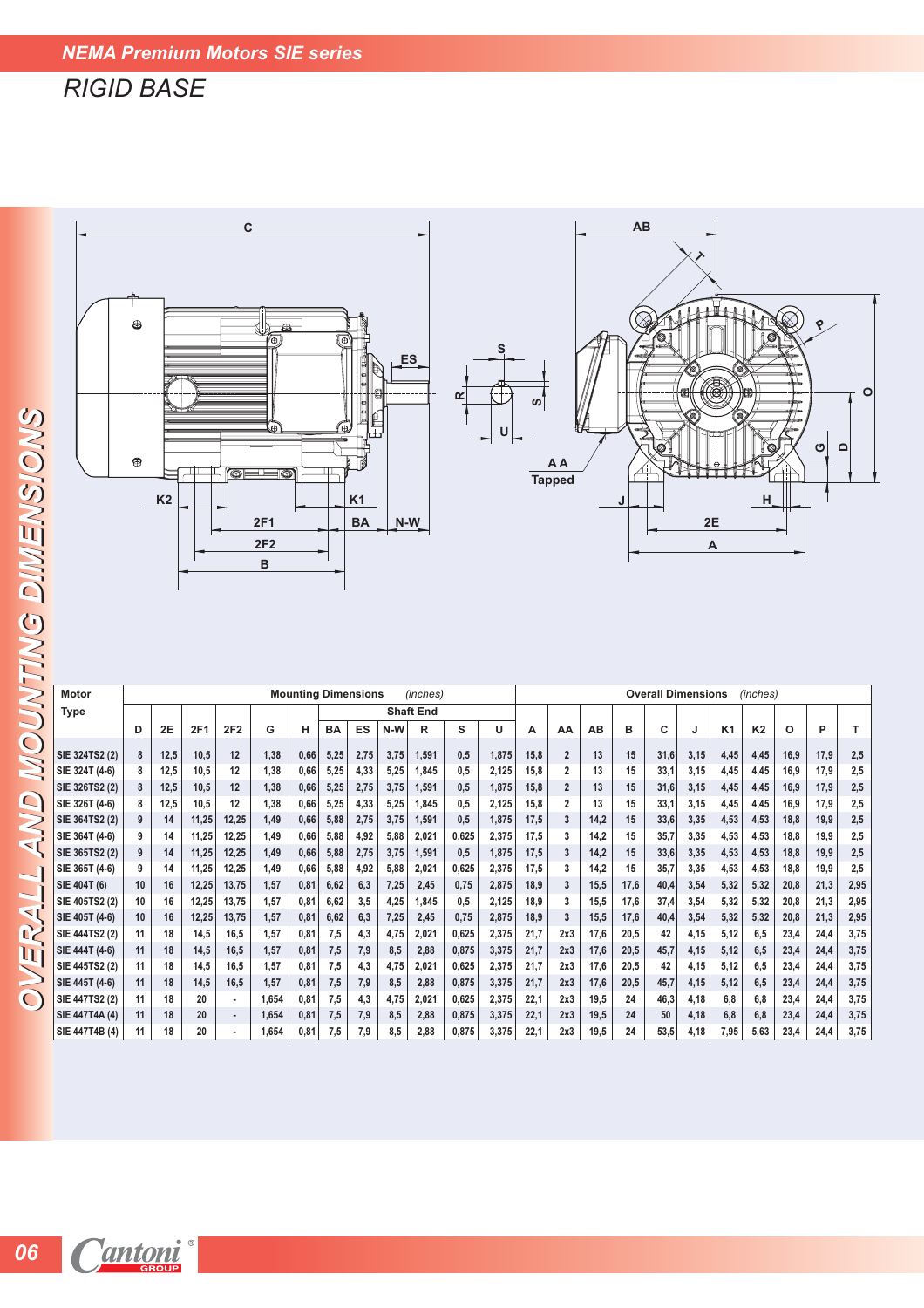

|                  |      |                       |              |      |      |           |           |      |                | <b>Mounting Dimensions</b>                    |               | (inches) |      |      |           |            |       |             |              |               |           | <b>Overall Dimensions</b> (inches)              |      |                  |               |
|------------------|------|-----------------------|--------------|------|------|-----------|-----------|------|----------------|-----------------------------------------------|---------------|----------|------|------|-----------|------------|-------|-------------|--------------|---------------|-----------|-------------------------------------------------|------|------------------|---------------|
| <b>Motor</b>     |      |                       |              |      |      |           |           |      |                | <b>Shaft End</b>                              |               |          |      |      | C-face    |            |       |             |              |               |           |                                                 |      |                  |               |
| <b>Type</b>      | D    | <b>2E</b>             | 2F           | G    | н    | <b>BA</b> | <b>ES</b> | N-W  | R              | s                                             | U             | AH       | AJ   | AK   | <b>BB</b> | <b>BF</b>  | А     | AA          | AB           | в             | <b>BD</b> | C                                               |      | O                | P             |
| <b>SIE 143TC</b> | 3.50 | 5,50                  | 4.00         | 0.39 | 0,34 | 2,25      | 1,52      |      | $2,25$ 0,771   |                                               | $0,188$ 0.875 | 2,12     | 5,88 | 4,5  | 0,16      | $3/8 - 16$ | 6.62  | 3/4         | 6,50         | 5,83          | 6,50      | 14,20                                           | 1,66 | 7,48             | 8,27          |
| <b>SIE 145TC</b> | 3.50 | 5,50                  | 5.00         | 0.39 | 0,34 | 2,25      | 1,52      |      | $2,25$ 0,771   |                                               | $0,188$ 0.875 | 2,12     | 5.88 | 4,5  | 0,16      | $3/8 - 16$ | 6.62  | 3/4         | 6,50         | 7,00          | 6.50      | 15,15                                           | 1,66 | 7,48             | 8,27          |
| <b>SIE 182TC</b> | 4,50 | 7,50                  | 4.50         | 0.60 | 0.41 | 2,75      | 1,94      |      | $2,75$ 0,986   | 0,250                                         | 1.125         | 2.62     | 7.25 | 8.5  | 0,25      | $1/2 - 13$ | 9.00  |             | 7,90         | 8,31          | 8.90      | 17,70                                           | 2.13 | 9,09             | 9,53          |
| <b>SIE 184TC</b> | 4,50 | 7,50                  | 5,50         | 0,60 | 0,41 | 2,75      | 1,94      |      | $2,75$ 0,986   | 0,250                                         | 1,125         | 2,62     | 7.25 | 8,5  | 0,25      | $1/2 - 13$ | 9,00  |             | 7,90         | 8,31          | 8,90      | 17,70                                           | 2,13 | 9,09             | 9,53          |
| <b>SIE 213TC</b> | 5,25 | 8,50                  | 5,50         | 0.67 | 0,41 | 3,50      | 2,55      | 3,38 | 1,201          | 0,312                                         | 1,375         | 3,13     | 7,25 | 8,5  | 0,25      | $1/2 - 13$ | 10,24 |             | 8,92         | 8,70          | 8,90      | 22,25                                           | 2,20 | 10,96            | 11,61         |
| <b>SIE 215TC</b> | 5,25 | 8.50                  | 7.00         | 0.67 | 0,41 | 3,50      | 2,55      |      | $3,38$   1,201 | 0,312                                         | 1,375         | 3.13     | 7.25 | 8.5  | 0,25      | $1/2 - 13$ | 10.24 | -1          | 8,92         | 10,28         | 8,90      | 22,88                                           | 2.20 |                  | 10,96 11,61   |
| <b>SIE 254TC</b> | 6.25 | 10.00                 | 8.25         | 0,58 | 0,55 | 4,25      | 3,11      |      |                | 4,00   1,416   0,375   1,625                  |               | 3,75     | 7,25 | 8,5  | 0,25      | $1/2 - 13$ |       | 12.28 1 1/4 | $10,08$ 9.92 |               | 10,00     | 25,83                                           | 2.36 |                  | $13,18$ 14,17 |
| <b>SIE 256TC</b> | 6,25 | 10.00                 | 10,00        | 0.58 | 0,55 | 4,25      | 3,11      |      |                | 4,00   1,416   0,375                          | 1,625         | 3,75     | 7,25 | 8,5  | 0,25      | $1/2 - 13$ | 12,28 | 11/4        |              | 10,08 11,65   | 10,00     | 27,60                                           | 2,36 |                  | $13,18$ 14,17 |
| <b>SIE 284TC</b> | 7.00 | 11.00                 | 9.50         | 0.89 | 0,55 | 4,75      | 3,53      |      | $4,62$   1,591 | 0,500                                         | 1,875         | 4,38     | 9,00 | 10,5 | 0,25      | $1/2 - 13$ |       | 13.78 1 1/2 |              | 10,34 13,11   | 11,25     | 31.16                                           | 2,75 |                  | 14,01   14,17 |
| SIE 284TSC       |      | 7.00 11.00            | 9.50         | 0.89 | 0.55 | 4,75      | 2,10      |      |                | $3,25$   1,416   0,375   1,625                |               | 3.00     | 9,00 | 10,5 | 0,25      | $1/2 - 13$ |       | 13.78 1 1/2 |              | $10,34$ 13,11 | 11,25     | 27,20                                           | 2.75 |                  | 14,01 14,17   |
| <b>SIE 286TC</b> |      | 7.00 11.00            | $11.00$ 0.89 |      | 0.55 | 4,75      | 3,53      | 4,62 | 1,591          | 0,500                                         | 1,875         | 4.38     | 9.00 | 10,5 | 0,25      | $1/2 - 13$ |       | 13.78 1 1/2 |              | 10.34 13.11   | 11,25     | 31.16                                           | 2.75 |                  | 14,01   14,17 |
| SIE 286TSC       |      | 7.00 11.00 11.00 0.89 |              |      |      |           |           |      |                | $ 0.55 $ 4.75 $ 2.10 $ 3.25 1.416 0.375 1.625 |               | 3.00     | 9.00 | 10.5 | 0.25      | $1/2 - 13$ |       |             |              |               |           | $13,78$   1 1/2   10,34   13,11   11,25   27,20 |      | 2.75 14.01 14.17 |               |

**Cantoni** 07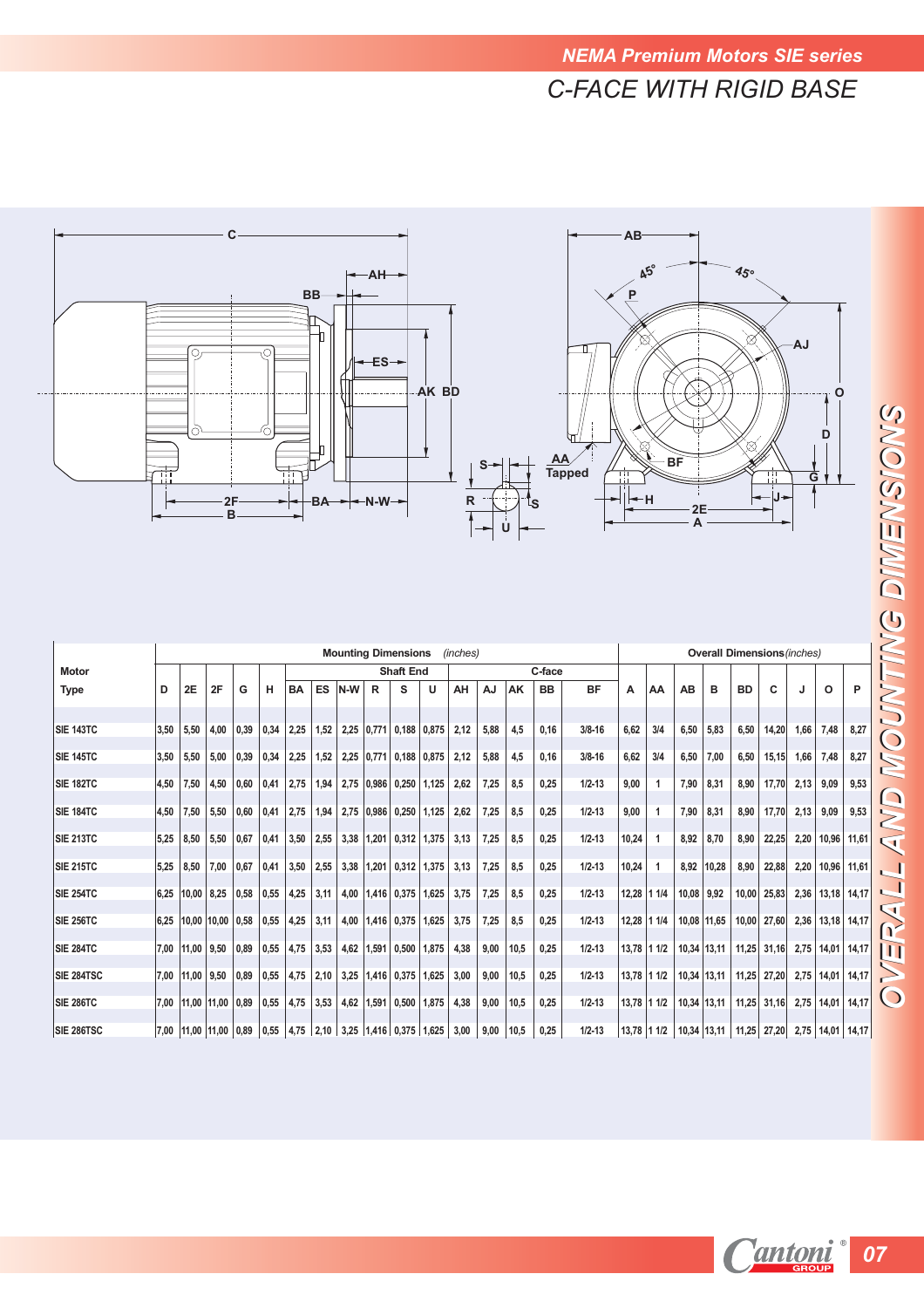## *NEMA Premium Motors SIE series*

# *C-FACE WITH RIGID BASE*



| SNOUNTING DIMENSIONS |                         | €  | K <sub>2</sub> | मण                     |                          |              | 2F1<br>2F <sub>2</sub><br>в | ਣ                          |               | K1   | <b>BA</b>            |                  | BC<br>N-W                   |    | $\overline{A}$ | 50<br>≃ |        | ⊕<br>U              | AA<br>Tapped<br>ဖာ |            | J              | 車    |                                    |           | 2E<br>Α          |       | н                     |           | ပ           | $\Omega$ | O    |
|----------------------|-------------------------|----|----------------|------------------------|--------------------------|--------------|-----------------------------|----------------------------|---------------|------|----------------------|------------------|-----------------------------|----|----------------|---------|--------|---------------------|--------------------|------------|----------------|------|------------------------------------|-----------|------------------|-------|-----------------------|-----------|-------------|----------|------|
|                      |                         |    |                |                        |                          |              |                             | <b>Mounting Dimensions</b> |               |      |                      |                  | (inches)                    |    |                |         |        |                     |                    |            |                |      | <b>Overall Dimensions</b> (inches) |           |                  |       |                       |           |             |          |      |
|                      | <b>Motor</b>            |    |                |                        |                          |              |                             |                            |               |      |                      | <b>Shaft End</b> |                             |    |                |         | C-face |                     |                    |            |                |      |                                    |           |                  |       |                       |           |             |          |      |
|                      | Type                    | D  | 2E             | 2F1                    | <b>2F2</b>               | G            | н                           | BA                         | <b>ES</b>     | N-W  | R                    | s                | U                           | ΑН | AJ             | AK      | BB/    | <b>BF</b>           |                    | А          | АΑ             | AB   | в                                  | <b>BD</b> | c                | J     | K1                    | <b>K2</b> | o           | P        | T    |
|                      |                         |    |                |                        |                          |              |                             |                            |               |      |                      |                  |                             |    |                |         | BC     | size No.            |                    |            |                |      |                                    |           |                  |       |                       |           |             |          |      |
|                      |                         |    |                |                        |                          |              |                             |                            |               |      |                      |                  |                             |    |                |         |        |                     |                    |            |                |      |                                    |           |                  |       |                       |           |             |          |      |
|                      | <b>SIE 324TS2CL (2)</b> | 8  |                | 12,5 10,50 12,00       |                          | 1,38         | 0,66                        |                            |               |      | 5,25 2,75 3,75 1,591 | 0,5              | $1,875$ 3,50                |    | 11             | 12,5    | 0,25   | $ 5/8 - 11 $ 4      |                    | 15,8       | 2              | 13   | 15                                 | 13        |                  |       | $31,6$ 3,15 4,45 4,45 |           | 16,9        | 17,9     | 2,5  |
| $\Box$               | SIE 324TCL (4-6)        | 8  |                | 12,5 10,50             | 12,00 1,38               |              | 0,66                        | $5,25$  4,33               |               |      | $5,25$  1,845        | 0,5              | 2,125 5,00                  |    | 11             | 12,5    |        | $0,25$   5/8-11   4 |                    | 15,8       | $\overline{2}$ | 13   | 15                                 | 13        | $33,1$ 3,15      |       | 4,45                  | 4,45      | 16,9        | 17,9     | 2,5  |
| $\geq$               | SIE 326TS2CL (2)        | 8  | 12,5           | 10,50                  | 12,00                    | 1,38         | 0,66                        |                            | $5,25$ 2,75   | 3,75 | 1,591                | 0,5              | 1,875 3,50                  |    | 11             | 12,5    | 0,25   | $ 5/8 - 11 $ 4      |                    | 15,8       | $\overline{2}$ | 13   | 15                                 | 13        | 31,6             | 3,15  | 4,45                  | 4,45      | 16,9        | 17,9     | 2,5  |
| $\leq t'$            | SIE 326TCL (4-6)        | 8  |                | $12,5$  10,50          | 12,00                    | 1,38         | 0,66                        | $5,25$  4,33               |               | 5,25 | 1,845                | 0,5              | 2,125 5,00                  |    | 11             | 12,5    | 0,25   | $ 5/8 - 11 $ 4      |                    | 15,8       | $\overline{2}$ | 13   | 15                                 | 13        | $33,1 \,   3,15$ |       | 4,45                  | 4,45      | 16,9        | 17,9     | 2,5  |
|                      | SIE 364TS2CL (2)        | 9  | 14             | 11,25 12,25            |                          | 1,49         | 0,66                        |                            | $5,88$ 2,75   | 3,75 | 1,591                | 0,5              | 1,875 3,50                  |    | 11             | 12,5    | 0,25   | $ 5/8 - 11 $ 8      |                    | 17,5       | 3              | 14,2 | 15                                 | 13,2      | 33,6             | 3,35  | 4,53                  | 4,53      | 18,8        | 19,9     | 2,5  |
|                      | SIE 364TCL (4-6)        | 9  | 14             | 11,25 12,25 1,49       |                          |              | 0,66                        |                            | $5,88$   4,92 |      |                      |                  | 5,88 2,021 0,625 2,375 5,63 |    | 11             | 12,5    | 0,25   | $ 5/8-11 8$         |                    | 17,5       | 3              | 14,2 | 15                                 | 13,2      | 35,7             | 3,35  | 4,53   4,53           |           | 18,8        | 19,9     | 2,5  |
|                      | SIE 365TS2CL (2)        | 9  | 14             | 11,25 12,25            |                          | 1,49         | 0,66                        |                            | $5,88$ 2,75   | 3,75 | 1,591                | 0,5              | 1,875 3,50                  |    | 11             | 12,5    | 0,25   | 5/8-11              | 8                  | 17,5       | 3              | 14,2 | 15                                 | 13,2      | 33,6             | 3,35  | 4,53                  | 4,53      | 18,8        | 19,9     | 2,5  |
| $\leq$<br>2          | SIE 365TCL (4-6)        | 9  | 14             | 11,25 12,25 1,49       |                          |              | 0,66                        |                            | 5,88 4,92     |      |                      |                  | 5,88 2,021 0,625 2,375 5,63 |    | 11             | 12,5    | 0,25   | $ 5/8-11 8$         |                    | 17,5       | 3              | 14,2 | 15                                 | 13,2      | 35,7             | 3,35  | 4,53 4,53             |           | 18,8        | 19,9     | 2,5  |
|                      | <b>SIE 404TCL (6)</b>   | 10 | 16             | 12,25 13,75            |                          | 1,57         | 0,81                        | $6,62$ $ 6,30$             |               |      | 7,25 2,450 0,75      |                  | 2,875 7,00                  |    | 11             | 12,5    | 0,25   | 5/8-11              | 8                  | 18,9       | 3              | 15,5 | 17,6                               | 13,2      | 40,4             | 3,55  | $5,32$ 5,32           |           | 20,8        | 21,3     | 2,95 |
| III                  | SIE 405TS2CL (2)        | 10 | 16             | $12,25$ $13,75$ $1,57$ |                          |              | 0,81                        | $6,62$ 3,50                |               |      | 4,25 1,845           | 0,5              | 2,125 4,00                  |    | 11             | 12,5    |        | $0,25$   5/8-11   8 |                    | 18,9       | 3              | 15,5 | 17,6                               | 13,2      | $37,4$ 3,55      |       | $5,32$ 5,32           |           | $20,8$ 21,3 |          | 2,95 |
|                      | SIE 405TCL (4-6)        | 10 | 16             | 12,25 13,75            |                          | 1,57         | 0,81                        | $6,62$ $ 6,30$             |               |      | 7,25 2,450 0,75      |                  | 2,875 7,00                  |    | 11             | 12,5    | 0,25   | 5/8-11              | 8                  | 18,9       | 3              | 15,5 | 17,6                               | 13,2      | 40,4             | 3,55  | $5,32$ 5,32           |           | 20,8        | 21,3     | 2,95 |
| $\bigcirc$           | <b>SIE 444TS2CL (2)</b> | 11 | 18             | 14,50   16,50   1,57   |                          |              | 0,81                        | 7,5                        | 4,30          |      |                      |                  | 4,75 2,021 0,625 2,375 4,50 |    | 14             | 16      |        | $0,25$   5/8-11   8 |                    | 21,7       | 2x3            | 17,6 | 20,5                               | 16,6      | 42,0 4,15        |       | 5,12                  | 6,5       | 23,4        | 24,4     | 3,75 |
|                      | SIE 444TCL (4-6)        | 11 | 18             | 14,50 16,50 1,57       |                          |              | 0,81                        | 7,5                        | 7,90          |      |                      |                  | 8,50 2,880 0,875 3,375 8,25 |    | 14             | 16      | 0,25   | $ 5/8 - 11 $ 8      |                    | 21,7       | 2x3            | 17,6 | 20,5                               | 16,6      | 45,7             | 4,15  | 5,12                  | 6,5       | 23,4        | 24,4     | 3,75 |
|                      | <b>SIE 445TS2CL (2)</b> | 11 | 18             | 14,50 16,50 1,57       |                          |              | 0,81                        | 7,5                        | 4,30          |      |                      |                  | 4,75 2,021 0,625 2,375 4,50 |    | 14             | 16      |        | $0,25$   5/8-11   8 |                    | 21,7       | 2x3            | 17,6 | 20,5                               | 16,6      | 42,0             | 4,15  | 5,12                  | 6,5       | 23,4        | 24,4     | 3,75 |
|                      | SIE 445TCL (4-6)        | 11 | 18             | 14,50                  | $16,50$ $1,57$           |              | 0,81                        | 7,5                        | 7,90          |      |                      |                  | 8,50 2,880 0,875 3,375 8,25 |    | 14             | 16      | 0,25   | $ 5/8 - 11 $ 8      |                    | 21,7       | 2x3            | 17,6 | 20,5                               | 16,6      | 45,7             | 4,15  | 5,12                  | 6,5       | 23,4        | 24,4     | 3,75 |
|                      | <b>SIE 447TS2CL (2)</b> | 11 | 18             | 20,00                  | $\overline{\phantom{a}}$ | $1,654$ 0,81 |                             | 7,5                        | 4,30          |      |                      |                  | 4,75 2,021 0,625 2,375 4,50 |    | 14             | 16      | 0,25   | $5/8 - 11$          | 8                  | 22,1       | 2x3            | 19,5 | 24                                 | 16,6      | 46,3             | 4, 18 | 6,8                   | 6,8       | 23,4        | 24,4     | 3,75 |
|                      | <b>SIE 447TCL4A (4)</b> | 11 | 18             | 20,00                  | ٠.                       | 1,654   0,81 |                             | 7,5                        | 7,90          |      |                      |                  | 8,50 2,880 0,875 3,375 8,25 |    | 14             | 16      | 0,25   | $5/8 - 11$          | 8                  | 22,1       | 2x3            | 19,5 | 24                                 | 16,6      | 50,0             | 4,18  | 6,8                   | 6,8       | 23,4 24,4   |          | 3,75 |
|                      | <b>SIE 447TCL4B (4)</b> | 11 | 18             | 20,00                  |                          | 1,654        | 0.81                        | 7,5                        | 7,90          |      |                      |                  | 8,50 2,880 0,875 3,375 8,25 |    | 14             | 16      | 0,25   | $ 5/8 - 11 $        | 8                  | $22,1$ 2x3 |                | 19,5 | 24                                 | 16,6      | 53,5             | 4,18  | 6,8                   | 6,8       | 23,4        | 24,4     | 3,75 |
|                      |                         |    |                |                        |                          |              |                             |                            |               |      |                      |                  |                             |    |                |         |        |                     |                    |            |                |      |                                    |           |                  |       |                       |           |             |          |      |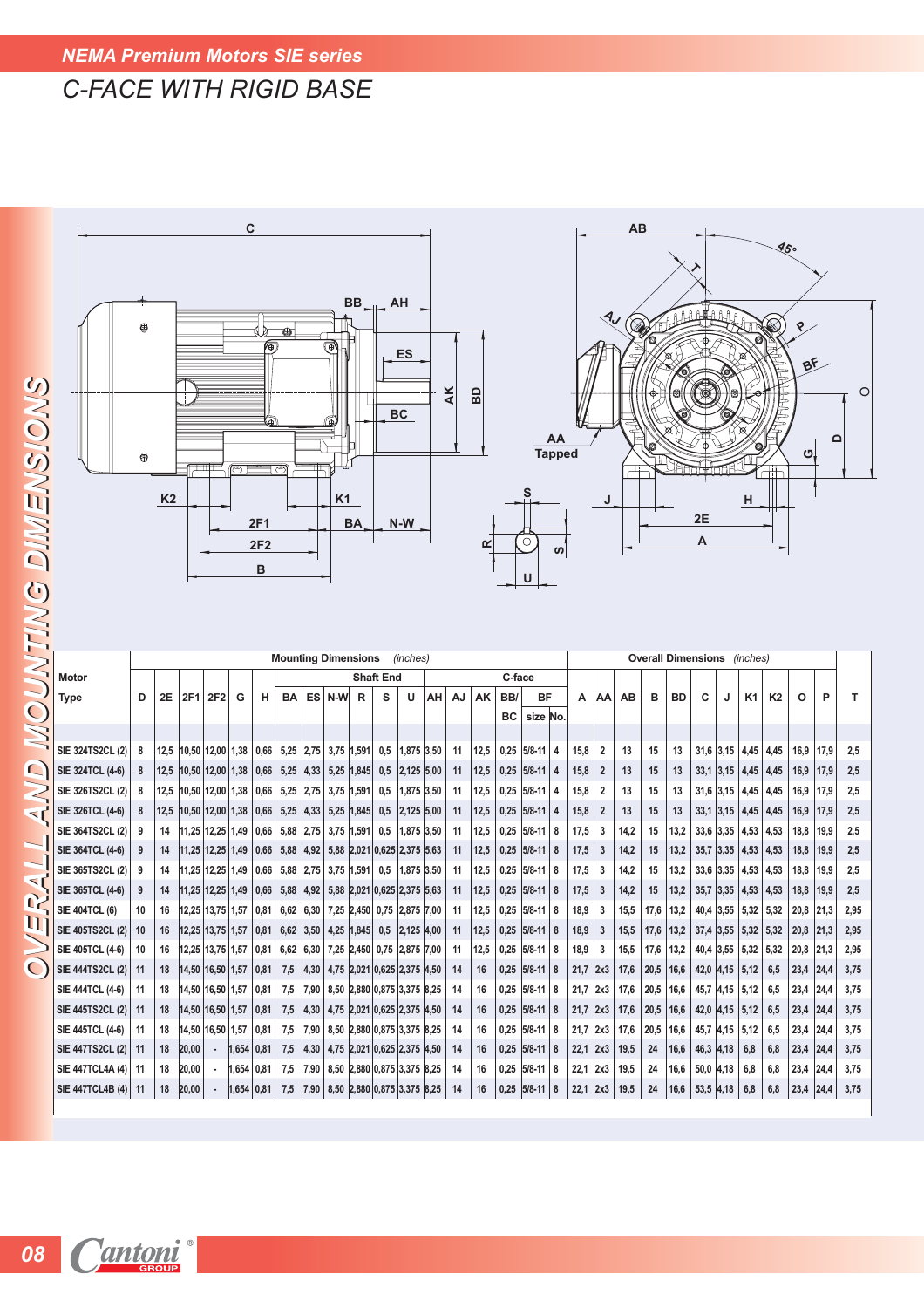

|                                                                                                                                          |                                  |                                        |                                                |                    |                                                                            |                                                      |                              |      |                             |                   |                                                                                                                                                                                                                               | <b>Mounting Dimensions (inches)</b>                         |                                                      |                                        |                                        |                                                      |                                                      |                            |                                   |                |        |    |           |                                                                  |   | <b>Overall Dimensions</b> (inches)                                                                                                                                                                             |    |                                                                                        |                                                      |                                                       |
|------------------------------------------------------------------------------------------------------------------------------------------|----------------------------------|----------------------------------------|------------------------------------------------|--------------------|----------------------------------------------------------------------------|------------------------------------------------------|------------------------------|------|-----------------------------|-------------------|-------------------------------------------------------------------------------------------------------------------------------------------------------------------------------------------------------------------------------|-------------------------------------------------------------|------------------------------------------------------|----------------------------------------|----------------------------------------|------------------------------------------------------|------------------------------------------------------|----------------------------|-----------------------------------|----------------|--------|----|-----------|------------------------------------------------------------------|---|----------------------------------------------------------------------------------------------------------------------------------------------------------------------------------------------------------------|----|----------------------------------------------------------------------------------------|------------------------------------------------------|-------------------------------------------------------|
| <b>Motor</b>                                                                                                                             |                                  |                                        |                                                |                    |                                                                            |                                                      |                              |      |                             | <b>Shaft End</b>  |                                                                                                                                                                                                                               |                                                             | D-face                                               |                                        |                                        | $BC=0$                                               |                                                      |                            |                                   |                |        |    |           |                                                                  |   |                                                                                                                                                                                                                |    |                                                                                        |                                                      |                                                       |
| <b>Type</b>                                                                                                                              | D                                | <b>2E</b>                              | 2F1                                            | 2F <sub>2</sub>    | G                                                                          | н                                                    | <b>BA</b>                    |      | ES N-W                      | R                 | s                                                                                                                                                                                                                             | U                                                           | AH                                                   | AJ                                     | AK                                     | <b>BB</b>                                            | <b>BF</b>                                            |                            |                                   |                | A AAAB | B  | <b>BD</b> | C                                                                | J | K1                                                                                                                                                                                                             | K2 | $\circ$                                                                                | P                                                    | T                                                     |
|                                                                                                                                          |                                  |                                        |                                                |                    |                                                                            |                                                      |                              |      |                             |                   |                                                                                                                                                                                                                               |                                                             |                                                      |                                        |                                        |                                                      | size No.                                             |                            |                                   |                |        |    |           |                                                                  |   |                                                                                                                                                                                                                |    |                                                                                        |                                                      |                                                       |
|                                                                                                                                          |                                  |                                        |                                                |                    |                                                                            |                                                      |                              |      |                             |                   |                                                                                                                                                                                                                               |                                                             |                                                      |                                        |                                        |                                                      |                                                      |                            |                                   |                |        |    |           |                                                                  |   |                                                                                                                                                                                                                |    |                                                                                        |                                                      |                                                       |
| SIE 324TS2DL (2)                                                                                                                         | 8                                | 12.5                                   | 10.5                                           | 12                 | 1.38                                                                       |                                                      | $0.66$ 5.25                  |      |                             | 2.75 3.75 1.591   | 0.5                                                                                                                                                                                                                           | 1.875                                                       | 3.75                                                 | 16                                     | 14                                     | 0.25                                                 | 0.83                                                 | $\overline{\mathbf{4}}$    | 15.8                              | $\overline{2}$ | 13     | 15 |           |                                                                  |   | 15.8 31.6 3.15 4.45 4.45 16.9                                                                                                                                                                                  |    |                                                                                        | 17.9                                                 | 2.50                                                  |
| SIE 324TDL (4-6)                                                                                                                         | 8                                | 12,5                                   | 10,5                                           | 12                 | 1,38                                                                       | 0,66                                                 | 5,25                         | 4,33 |                             | 5,25   1,845      | 0,5                                                                                                                                                                                                                           | 2,125                                                       | 5,25                                                 | 16                                     | 14                                     | 0,25                                                 | 0,83                                                 | 4                          | 15,8                              | $\overline{2}$ | 13     |    |           |                                                                  |   | 15   15,8 33,1 3,15   4,45   4,45   16,9                                                                                                                                                                       |    |                                                                                        | 17,9                                                 | 2,50                                                  |
| SIE 326TS2DL (2)                                                                                                                         | 8                                | 12,5                                   | 10,5                                           | 12                 | 1,38                                                                       |                                                      | $0,66$ 5,25                  |      | 2,75 3,75 1,591             |                   | 0.5                                                                                                                                                                                                                           | 1,875                                                       | 3.75                                                 | 16                                     | 14                                     | 0.25                                                 | 0,83                                                 | 4                          | 15,8                              | $\overline{2}$ | 13     | 15 |           |                                                                  |   | 15,8 31,6 3,15 4,45 4,45 16,9                                                                                                                                                                                  |    |                                                                                        | 17,9                                                 | 2,50                                                  |
| SIE 326TDL (4-6)                                                                                                                         | 8                                | 12,5                                   | 10,5                                           | 12                 | 1,38                                                                       | 0,66                                                 | 5,25                         |      |                             | 4,33 5,25 1,845   | 0,5                                                                                                                                                                                                                           | 2,125                                                       | 5,25                                                 | 16                                     | 14                                     | 0,25                                                 | 0,83                                                 | 4                          | 15,8                              | $\overline{2}$ | 13     | 15 |           |                                                                  |   | 15,8 33,1 3,15 4,45 4,45 16,9                                                                                                                                                                                  |    |                                                                                        | 17,9                                                 | 2,50                                                  |
| SIE 364TS2DL (2)                                                                                                                         | 9                                | 14                                     |                                                | $11,25$ 12,25 1,49 |                                                                            |                                                      | $0,66$ 5,88                  |      | 2,75 3,75 1,591             |                   | 0.5                                                                                                                                                                                                                           | 1,875                                                       | 3.75                                                 | 16                                     | 14                                     | 0.25                                                 | 0,83                                                 | 4                          | 17,5                              | 3              | 14,2   |    |           |                                                                  |   | $15$   17,8 33,6 3,35   4,53   4,53   18,8                                                                                                                                                                     |    |                                                                                        | 19,9                                                 | 2,50                                                  |
| SIE 364TDL (4-6)                                                                                                                         | 9                                | 14                                     |                                                | $11,25$ 12,25 1,49 |                                                                            | 0,66                                                 | 5,88                         |      |                             |                   | $4,92$   5,88   2,021   0,625                                                                                                                                                                                                 | 2,375                                                       | 5,88                                                 | 16                                     | 14                                     | 0,25                                                 | 0,83                                                 | 4                          | 17,5                              | 3              | 14,2   |    |           |                                                                  |   | 15   17,8 35,7 3,35   4,53   4,53   18,8                                                                                                                                                                       |    |                                                                                        | 19,9                                                 | 2,50                                                  |
| SIE 365TS2DL (2)                                                                                                                         | 9                                | 14                                     |                                                | 11,25 12,25 1,49   |                                                                            | 0,66                                                 | 5,88                         |      | 2,75 3,75 1,591             |                   | 0.5                                                                                                                                                                                                                           | 1,875                                                       | 3.75                                                 | 16                                     | 14                                     | 0.25                                                 | 0,83                                                 | 4                          | 17,5                              | 3              | 14,2   |    |           |                                                                  |   | 15   17,8 33,6 3,35   4,53   4,53   18,8                                                                                                                                                                       |    |                                                                                        | 19,9                                                 | 2,50                                                  |
| SIE 365TDL (4-6)                                                                                                                         | 9                                | 14                                     |                                                | $11,25$ 12,25 1,49 |                                                                            | 0,66                                                 | 5,88                         |      |                             |                   | $ 4,92 $ 5,88 2,021 0,625                                                                                                                                                                                                     | 2,375                                                       | 5,88                                                 | 16                                     | 14                                     | 0,25                                                 | 0,83                                                 | 4                          | 17,5                              | 3              |        |    |           |                                                                  |   | $ 14,2 $ 15   17,8 35,7 3,35   4,53   4,53   18,8                                                                                                                                                              |    |                                                                                        | 19,9                                                 | 2,50                                                  |
| <b>SIE 404TDL (6)</b>                                                                                                                    | 10                               | 16                                     |                                                | $12,25$ 13,75 1,57 |                                                                            | 0,81                                                 |                              |      | $6,62$   6,30   7,25   2,45 |                   | 0,75                                                                                                                                                                                                                          | 2,875                                                       | 7,25                                                 | 20                                     | 18                                     | 0.25                                                 | 0,83                                                 | 8                          | 18.9                              | 3              |        |    |           |                                                                  |   | $ 15,5 17,6 21,7 40,4 3,55 5,32 5,32 20,8$                                                                                                                                                                     |    |                                                                                        | 21,3                                                 | 2,95                                                  |
| SIE 405TS2DL (2)                                                                                                                         | 10 <sup>1</sup>                  | 16                                     |                                                | $12,25$ 13,75 1,57 |                                                                            | 0,81                                                 | 6,62                         |      |                             | $3,50$ 4.25 1.845 | 0,5                                                                                                                                                                                                                           | 2,125                                                       | 4,25                                                 | 20                                     | 18                                     | 0,25                                                 | 0,83                                                 | 8                          | 18.9                              | 3              |        |    |           |                                                                  |   | $ 15,5 17,6 21,7 37,4 3,55 5,32 5,32 20,8$                                                                                                                                                                     |    |                                                                                        | 21,3                                                 | 2,95                                                  |
| SIE 405TDL (4-6)                                                                                                                         | 10                               | 16                                     |                                                | 12,25 13,75 1,57   |                                                                            | 0,81                                                 | 6,62                         | 6,30 | 7,25 2,45                   |                   | 0,75                                                                                                                                                                                                                          | 2,875                                                       | 7,25                                                 | 20                                     | 18                                     | 0,25                                                 | 0,83                                                 | 8                          | 18.9                              | 3              |        |    |           |                                                                  |   | $ 15,5 17,6 21,7 40,4 3,55 5,32 5,32 20,8$                                                                                                                                                                     |    |                                                                                        | 21,3                                                 | 2,95                                                  |
|                                                                                                                                          |                                  |                                        |                                                |                    |                                                                            |                                                      |                              |      |                             |                   |                                                                                                                                                                                                                               |                                                             |                                                      |                                        |                                        |                                                      |                                                      |                            |                                   |                |        |    |           |                                                                  |   |                                                                                                                                                                                                                |    |                                                                                        |                                                      |                                                       |
|                                                                                                                                          |                                  |                                        |                                                |                    |                                                                            |                                                      |                              |      |                             |                   |                                                                                                                                                                                                                               |                                                             |                                                      |                                        |                                        |                                                      |                                                      |                            |                                   |                |        |    |           |                                                                  |   |                                                                                                                                                                                                                |    |                                                                                        |                                                      |                                                       |
|                                                                                                                                          |                                  |                                        |                                                |                    |                                                                            |                                                      |                              |      |                             |                   |                                                                                                                                                                                                                               |                                                             |                                                      |                                        |                                        |                                                      |                                                      |                            |                                   |                |        |    |           |                                                                  |   |                                                                                                                                                                                                                |    |                                                                                        |                                                      |                                                       |
|                                                                                                                                          |                                  |                                        |                                                |                    |                                                                            |                                                      |                              |      |                             |                   |                                                                                                                                                                                                                               |                                                             |                                                      |                                        |                                        |                                                      |                                                      |                            |                                   |                |        |    |           |                                                                  |   |                                                                                                                                                                                                                |    |                                                                                        |                                                      |                                                       |
|                                                                                                                                          |                                  |                                        |                                                |                    |                                                                            |                                                      |                              |      |                             |                   |                                                                                                                                                                                                                               |                                                             |                                                      |                                        |                                        |                                                      |                                                      |                            |                                   |                |        |    |           |                                                                  |   |                                                                                                                                                                                                                |    |                                                                                        |                                                      |                                                       |
|                                                                                                                                          |                                  |                                        |                                                |                    |                                                                            |                                                      |                              |      |                             |                   |                                                                                                                                                                                                                               |                                                             |                                                      |                                        |                                        |                                                      |                                                      |                            |                                   |                |        |    |           |                                                                  |   |                                                                                                                                                                                                                |    |                                                                                        |                                                      |                                                       |
|                                                                                                                                          |                                  |                                        |                                                |                    |                                                                            |                                                      |                              |      |                             |                   |                                                                                                                                                                                                                               |                                                             |                                                      |                                        |                                        |                                                      |                                                      |                            |                                   |                |        |    |           |                                                                  |   |                                                                                                                                                                                                                |    |                                                                                        |                                                      |                                                       |
|                                                                                                                                          | 11                               |                                        |                                                |                    |                                                                            |                                                      |                              |      |                             |                   |                                                                                                                                                                                                                               |                                                             |                                                      |                                        |                                        |                                                      |                                                      | 8                          |                                   |                |        |    |           |                                                                  |   |                                                                                                                                                                                                                |    |                                                                                        |                                                      |                                                       |
| SIE 444TS2DL (2)<br>SIE 444TDL (4-6)<br>SIE 445TS2DL (2)<br>SIE 445TDL (4-6)<br>SIE 447TS2DL (2)<br>SIE 447TDL4A (4)<br>SIE 447TDL4B (4) | 11<br>11<br>11<br>11<br>11<br>11 | 18<br>18<br>18<br>18<br>18<br>18<br>18 | 14,5<br>14,5<br>14,5<br>14,5<br>20<br>20<br>20 | ۰                  | $16,5$   1,57<br>$16,5$   1,57<br>$16,5$   1,57<br>$16,5$   1,57<br> 1,654 | 0,81<br>0,81<br>0,81<br>0,81<br>$1,654$ 0.81<br>0,81 | 7,50<br>7,50<br>7,50<br>7,50 |      |                             |                   | 7,50 4,30 4,75 2,021 0,625<br>7,90 8,50 2,88 0,875<br>4,30   4,75   2,021   0,625<br>7,90 8,50 2,88 0,875<br>7,50 4,30 4,75 2,021 0,625<br>7,90   8,50   2,88   0,875  <br>$ 1,654 $ 0,81   7,50   7,90   8,50   2,88   0,875 | 2,375<br>3.375<br>2,375<br>3,375<br>2,375<br>3,375<br>3,375 | 4,75<br>8.50<br>4,75<br>8.50<br>4.75<br>8.50<br>8,50 | 20<br>20<br>20<br>20<br>20<br>20<br>20 | 18<br>18<br>18<br>18<br>18<br>18<br>18 | 0.25<br>0.25<br>0,25<br>0,25<br>0,25<br>0.25<br>0,25 | 0,83<br>0,83<br>0,83<br>0,83<br>0,83<br>0,83<br>0,83 | 8<br>8<br>8<br>8<br>8<br>8 | $22,1$ 2x3 19,5 24 21,7 53,5 4,18 |                |        |    |           | 22,1 2x3 19,5 24 21,7 46,3 4,18<br>22,1 2x3 19,5 24 21,7 50 4,18 |   | $21,7$ $2x3$ $17,6$ $20,5$ $21,7$ 42 $4,15$ 5,12 6,5 23,4<br>21,7 2x3 17,6 20,5 21,7 45,7 4,15 5,12<br>$ 21,7 2x3 17,6 20,5 21,7 42 4,15 5,12 $<br>21,7 2x3 17,6 20,5 21,7 45,7 4,15 5,12<br>6,8<br>6,8<br>6,8 |    | $6,5$ 23,4<br>$6,5$ 23,4<br>$6,5$   23,4<br>$6,8$   23,4<br>$6,8$ 23,4<br>$6,8$   23,4 | 24,4<br>24,4<br>24,4<br>24,4<br>24,4<br>24,4<br>24,4 | 3,75<br>3,75<br>3,75<br>3,75<br>3,75<br>3,75<br> 3,75 |

Cantoni 09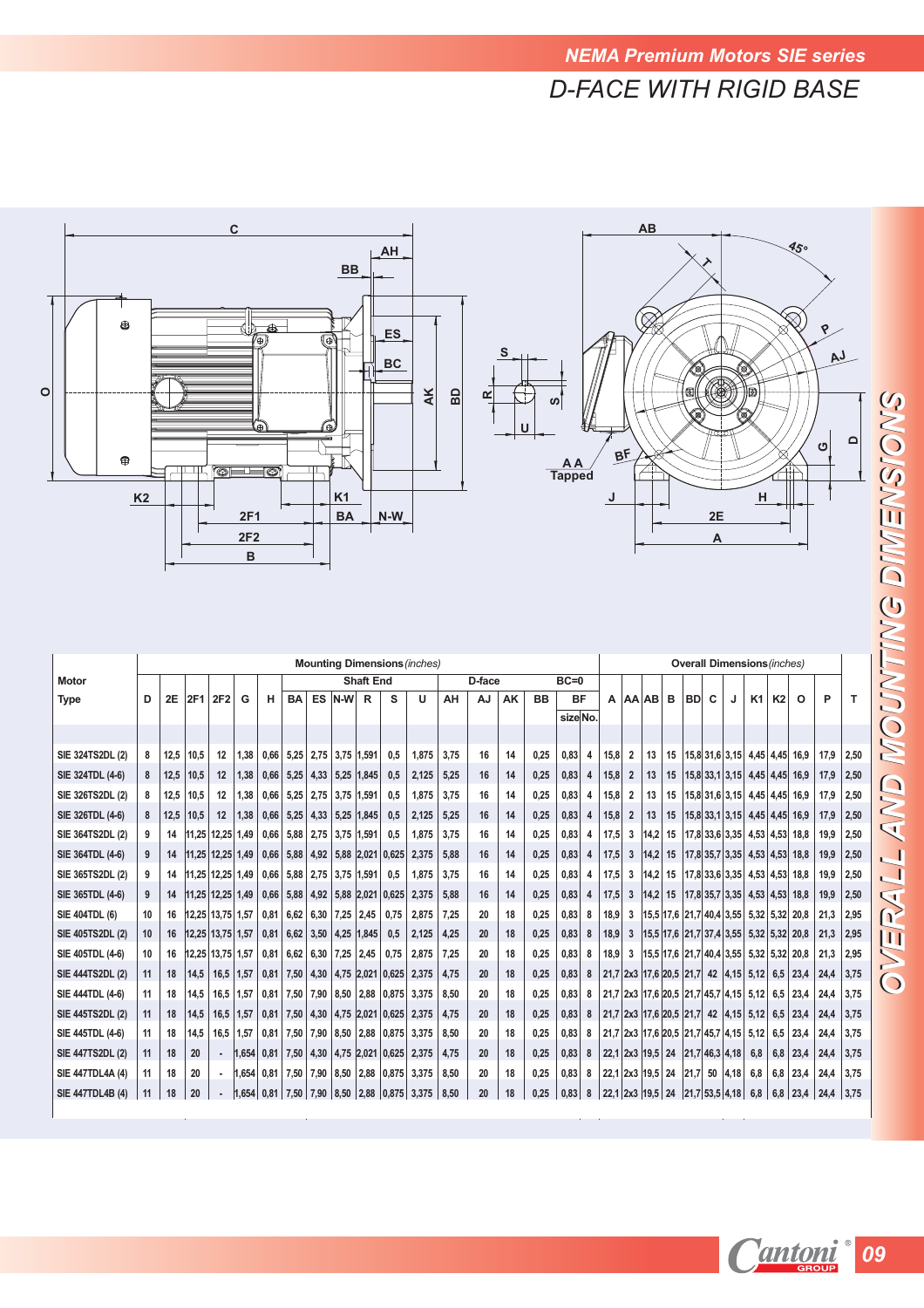roies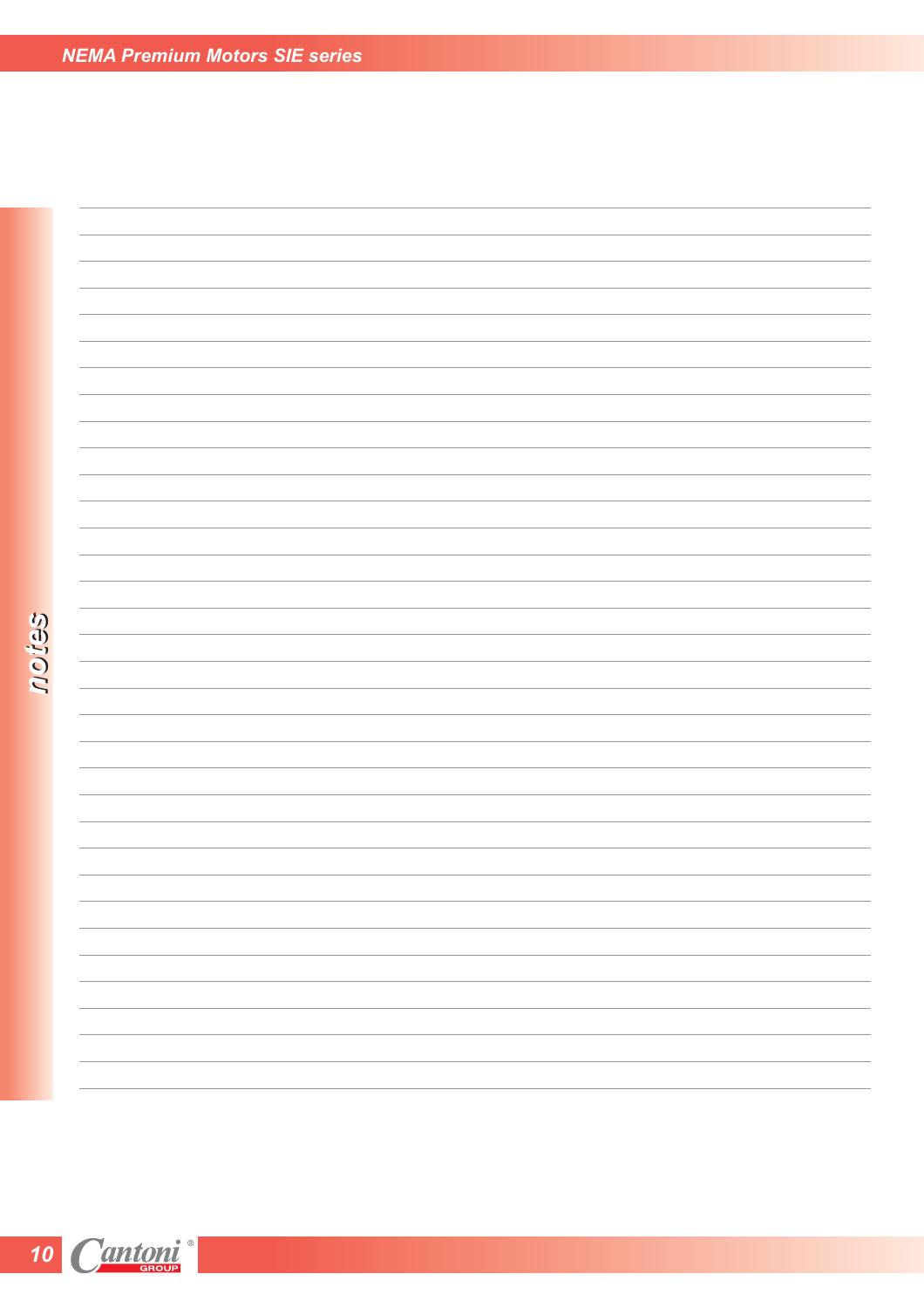